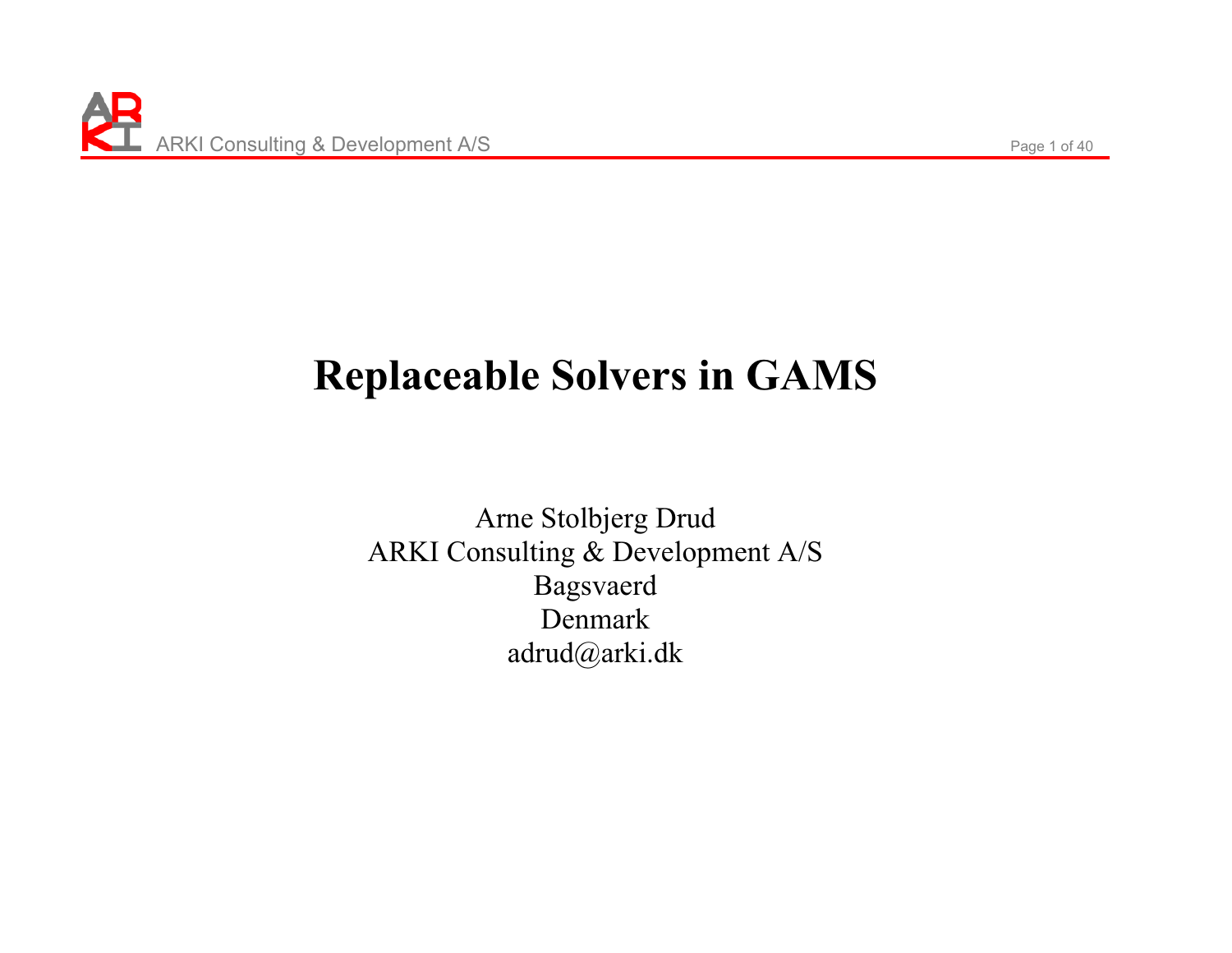### **Overview**

- Introduction and Background
- $\bullet$ Interfaces between GAMS and Solvers
- Replaceable Solvers
- Model and Solver Status and Quality Control
	- Unbounded Solutions
	- Some Initial Results
	- Definitions of Unboundedness
	- Examples of Unbounded Model that do not terminate "Unbounded".
	- Results with an updated CONOPT3
- $\bullet$ Summary and Conclusions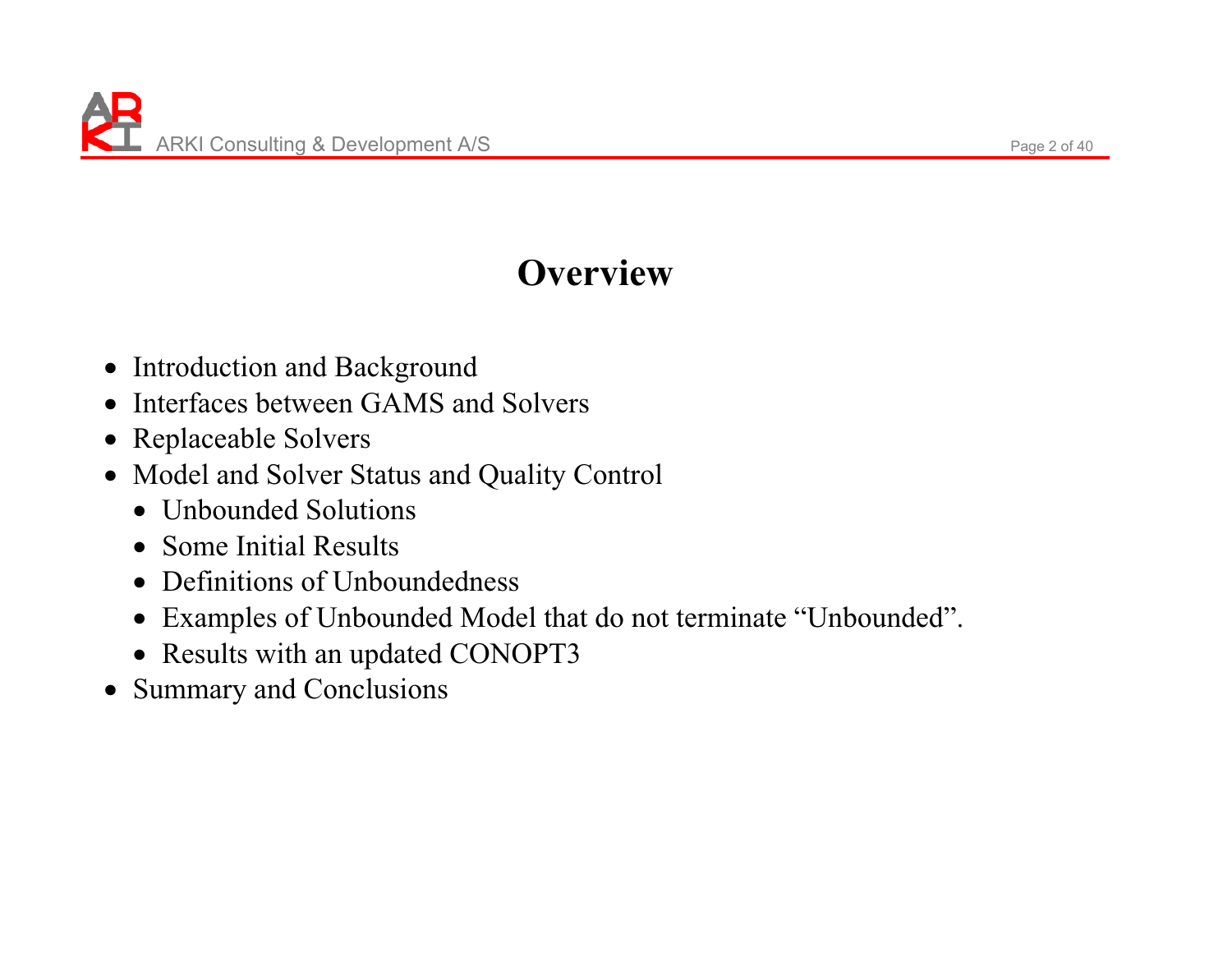# **Introduction and Background**

From "High Level Modeling Systems and Nonlinear Programming" by Brooke, Drud, and Meeraus, in Boggs et.al. (eds.), *Numerical Optimization 1984*, SIAM:

NLP is not used as much as LP because:

- NLP is conceptually harder to understand than LP
- Fewer tools for model formulation and report writing
- NLP solvers are less reliable than LP solvers, and any model reformulations or solver replacements are expensive.

The objective of GAMS has in this context since the very beginning been:

- Bring the NLP magic out in the open by clear algebra
- Provide better tools for model formulation and report writing
- Make it easy to experiment with alternative formulations and alternative NLP solvers.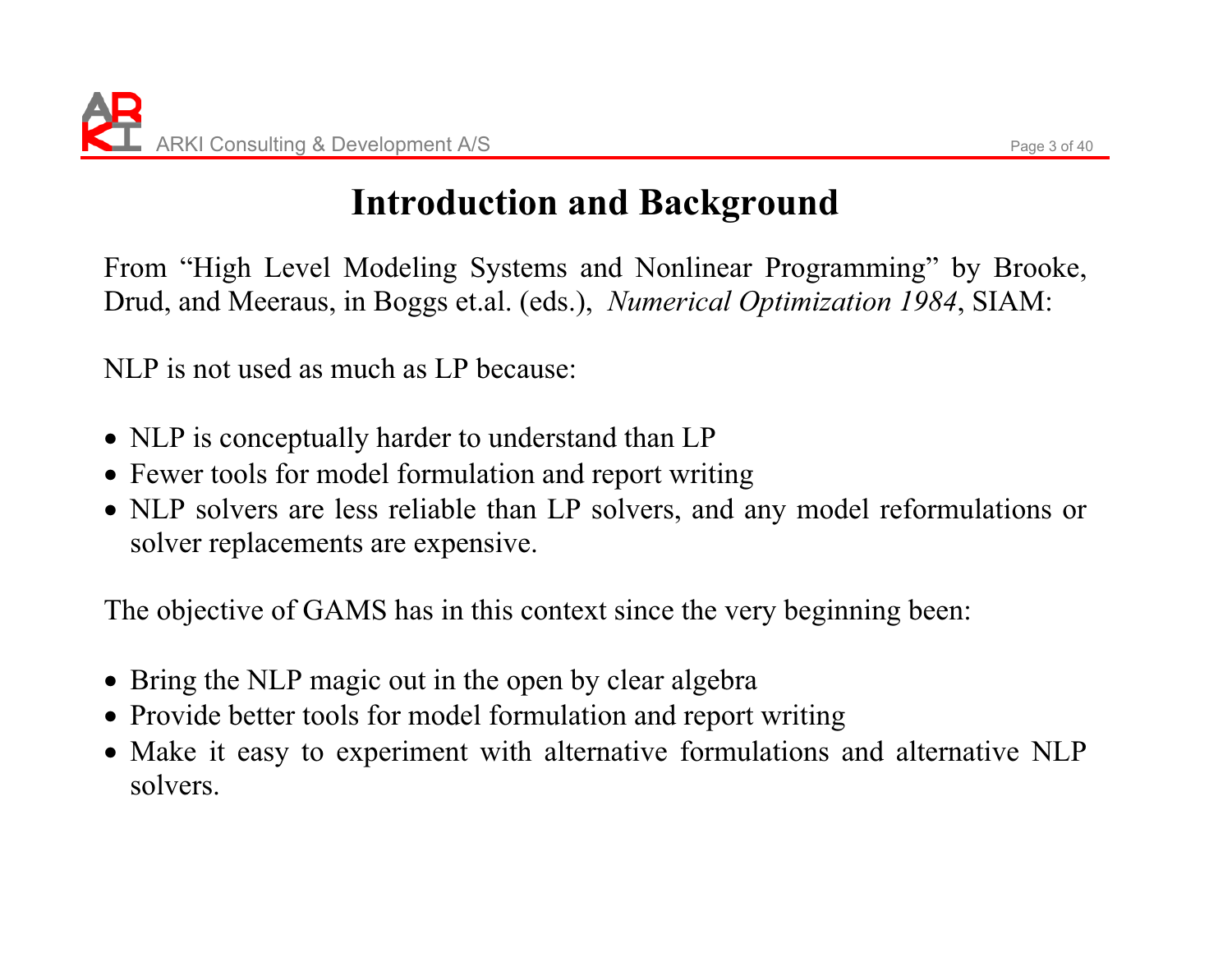#### **LP Interface (1984)**

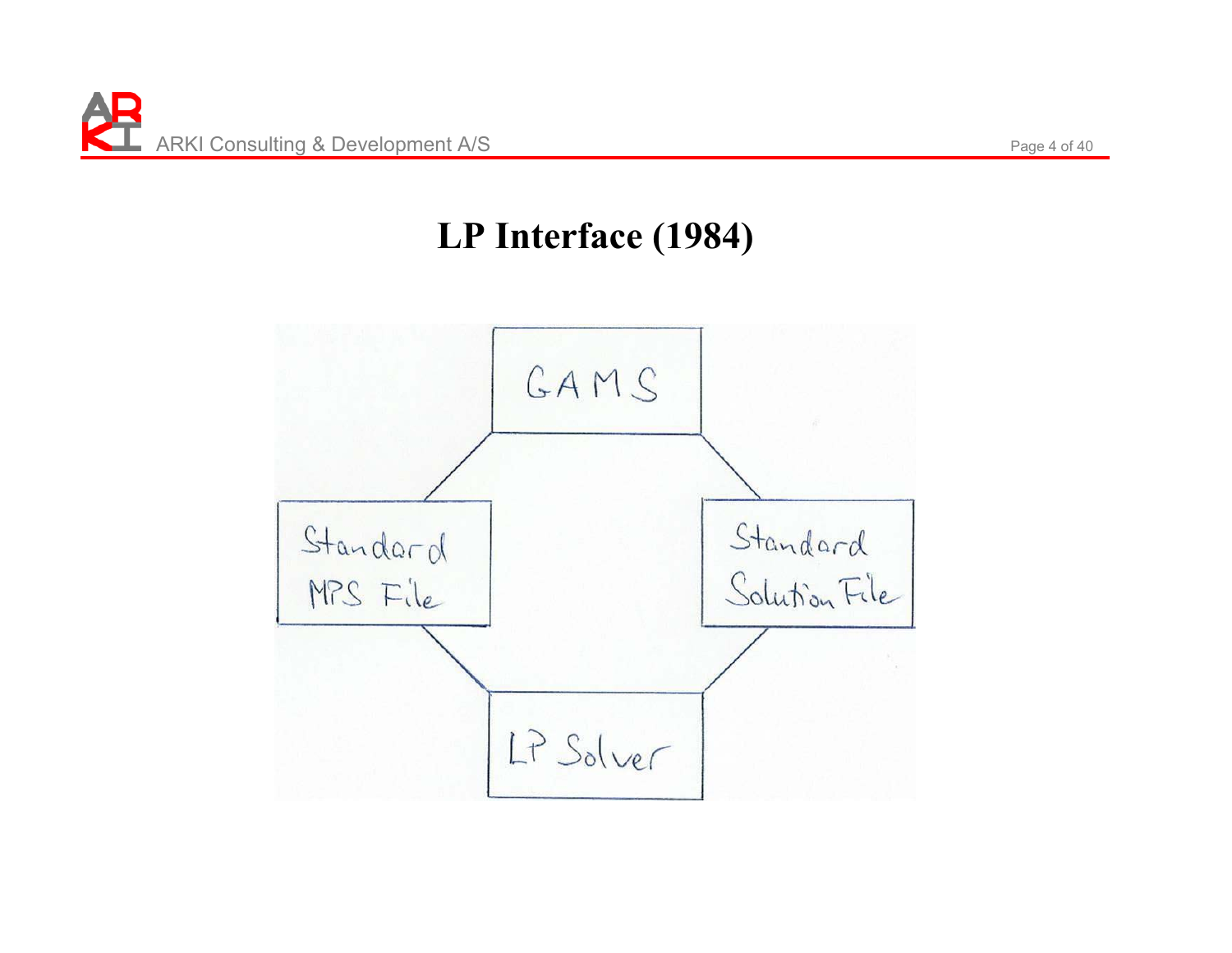#### **Differences between NLP Solvers**

|                            | GRG <sub>2</sub> | <b>CONOPT</b>  | <b>NPSOL</b>   | <b>MINOS</b>  |
|----------------------------|------------------|----------------|----------------|---------------|
| Jacobian                   | Dense            | <b>Sparse</b>  | Dense          | <b>Sparse</b> |
| Special                    | N <sub>o</sub>   | N <sub>o</sub> | Yes            | Yes           |
| <b>Equation Order</b>      |                  |                |                |               |
| Special                    | N <sub>o</sub>   | N <sub>0</sub> | N <sub>o</sub> | Yes           |
| Variable Order             |                  |                |                |               |
| Nonlinear                  | Ignored          | Marked         | Defined by row | Defined by    |
| elements                   |                  |                |                | Row and Col   |
| <b>Function</b>            | Obj. included    | Obj. included  | Obj. separate  | Obj. separate |
| routines                   |                  |                |                |               |
| Linear Terms in   Included |                  | Excluded       | Included       | Excluded      |
| <b>Functions</b>           |                  |                |                |               |
| Numerical                  | Yes              | Yes            | N <sub>o</sub> | Yes           |
| Derivatives                |                  |                |                |               |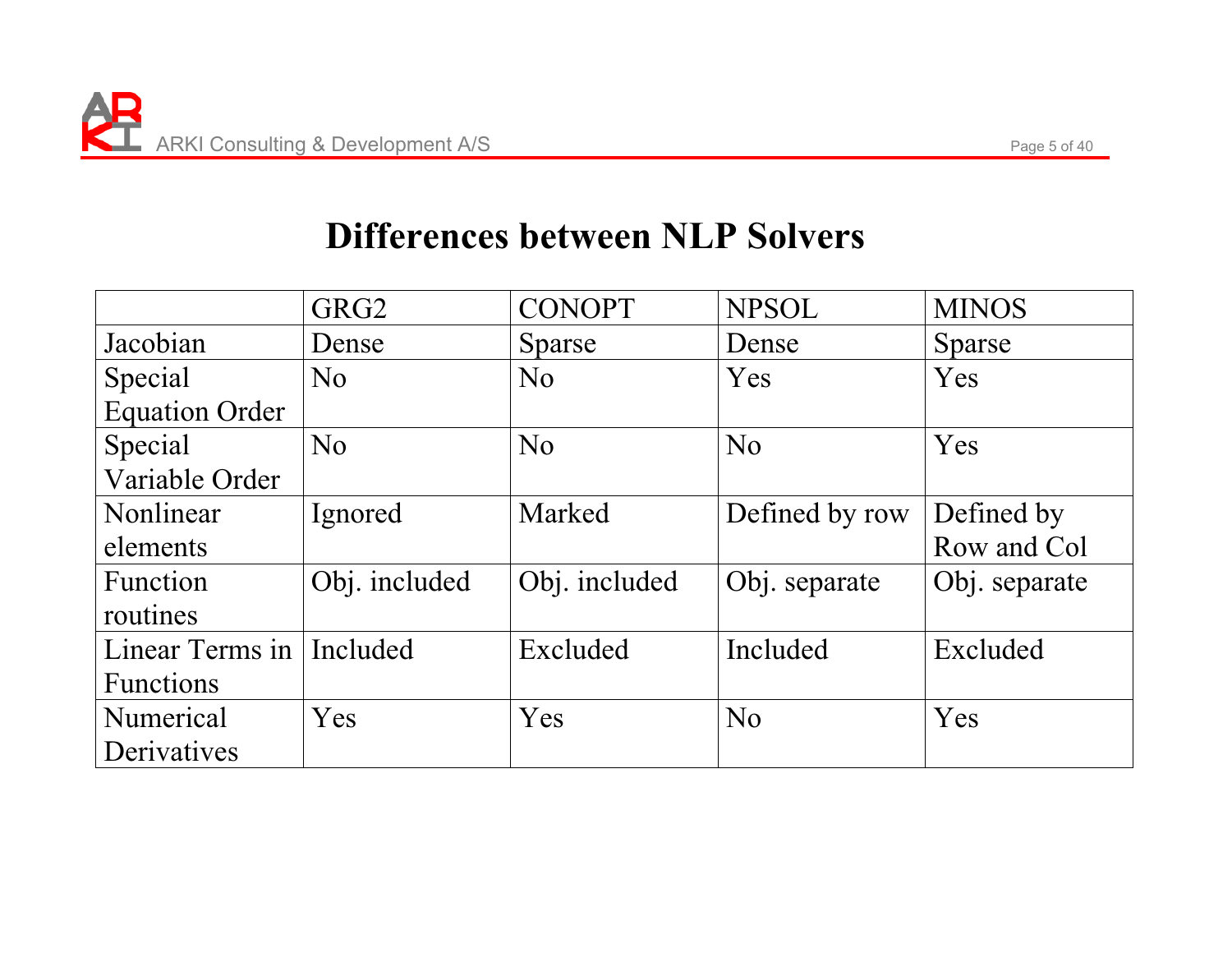#### **The NLP Solver Interface**

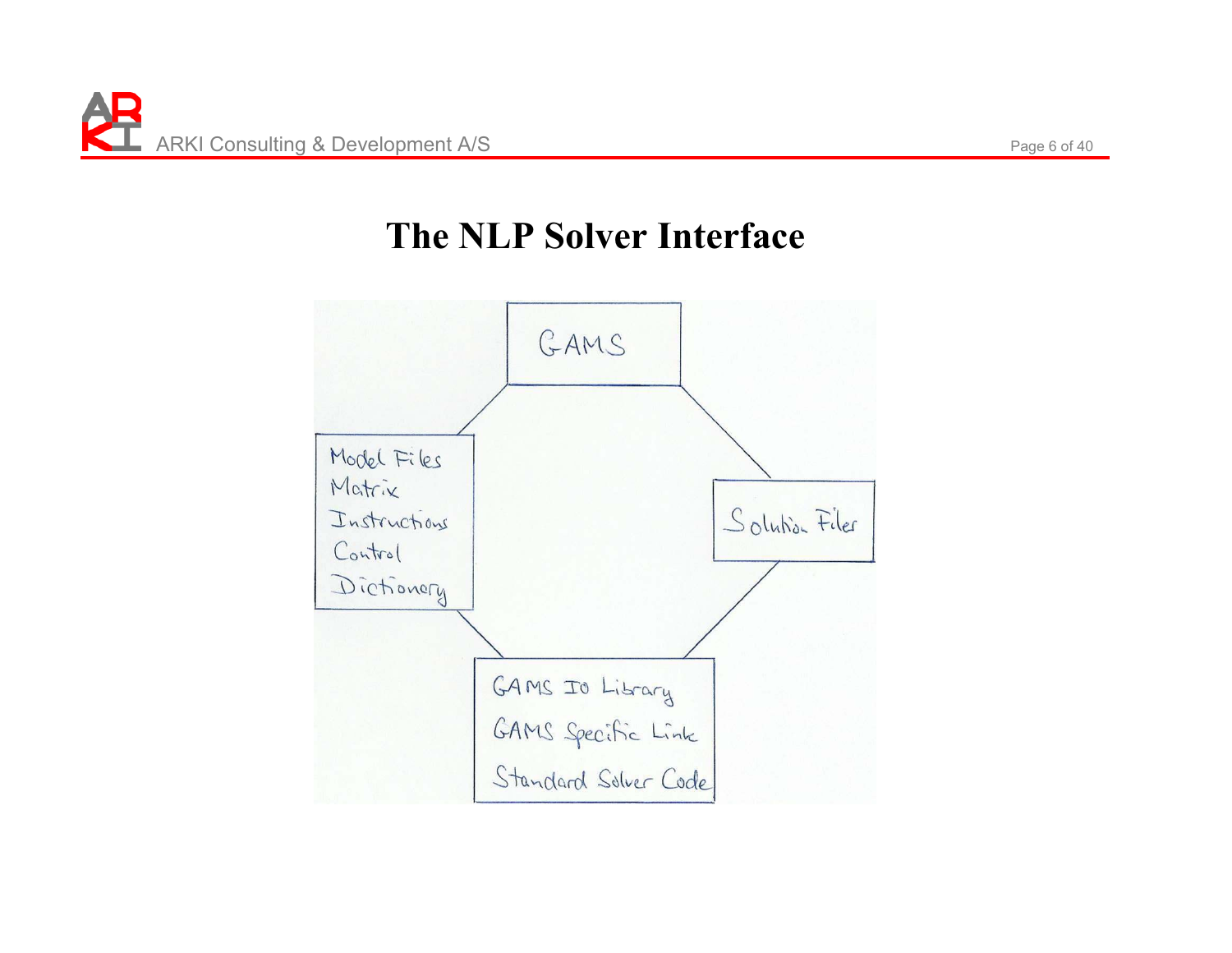# **The NLP Solver Interface**

- Replaceable NLP Solvers: Different GAMS/NLP solvers are created with different GAMS specific links combined with the standard NLP solver library.
- Content of Model Files must be Complete: All information ever needed by any solver must be present.
- The capabilities of the GAMS IO Library must at the same time satisfy the most demanding solvers and the dumbest solvers => flexible setup.
- GAMS IO Library must work on all machines, all operating systems, always, and it must NEVER crash  $\Rightarrow$  very defensive programming.
- Use of (slow) files instead of (modern) DLL interfaces is used to make errors reproducible and to protect GAMS from solver problems/crashes.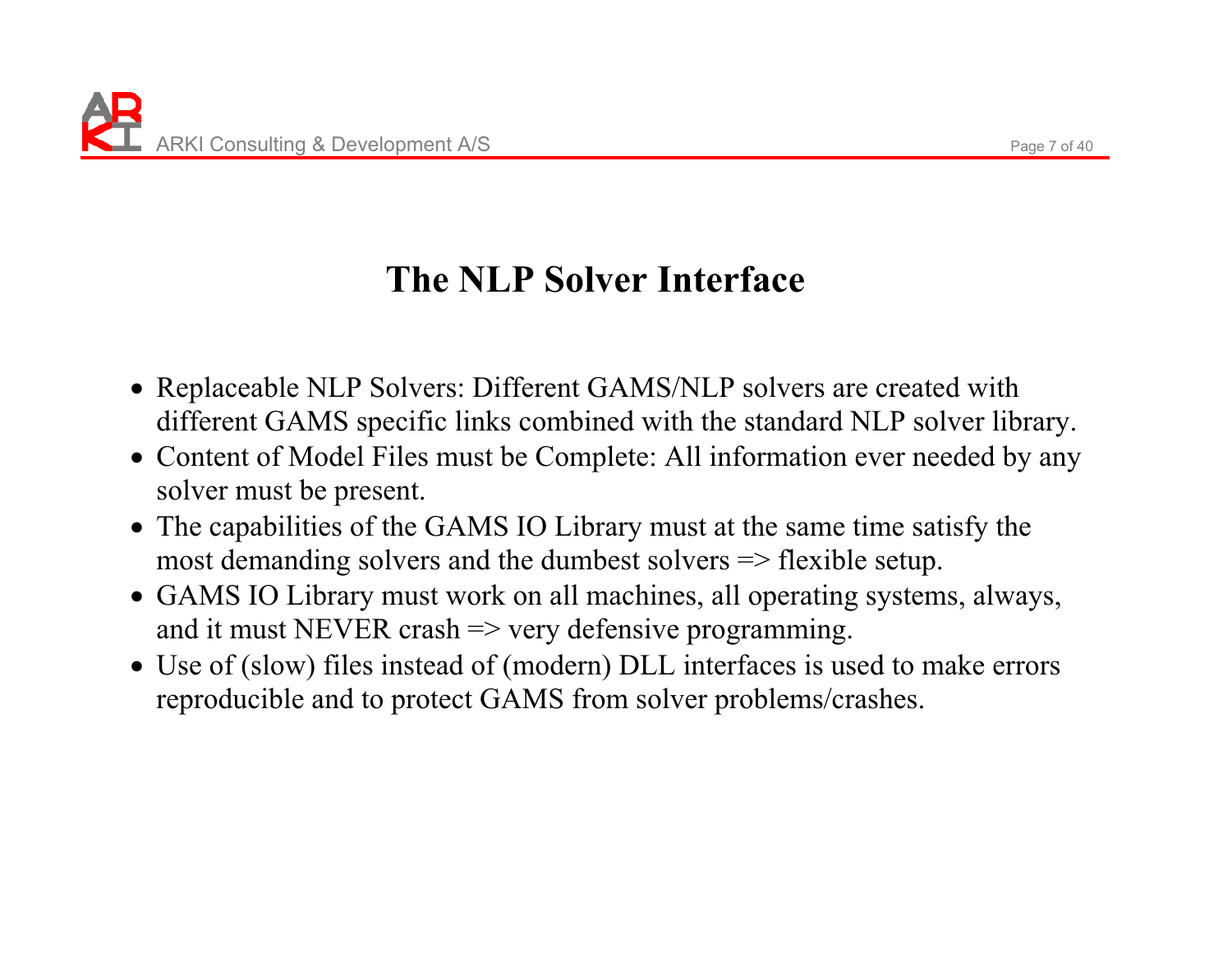# **The NLP Solver Interface**

Additions to the GAMS IO System over time follow the principle, that routines needed in more GAMS Specific Links are moved to the GAMS IO System. Recent additions:

- Second order information for  $SQP$  and Interior Point solvers is computed from existing information in the interface files using new methods.
- Interval information for preprocessing and global solvers.
- Names for more detailed messages during solution based on the Dictionary file.
- A new CONVERT 'Solver' that can recreate GAMS models in algebraic form according to alternative conventions, e.g. BARON, AMPL, GAMS, LGO etc.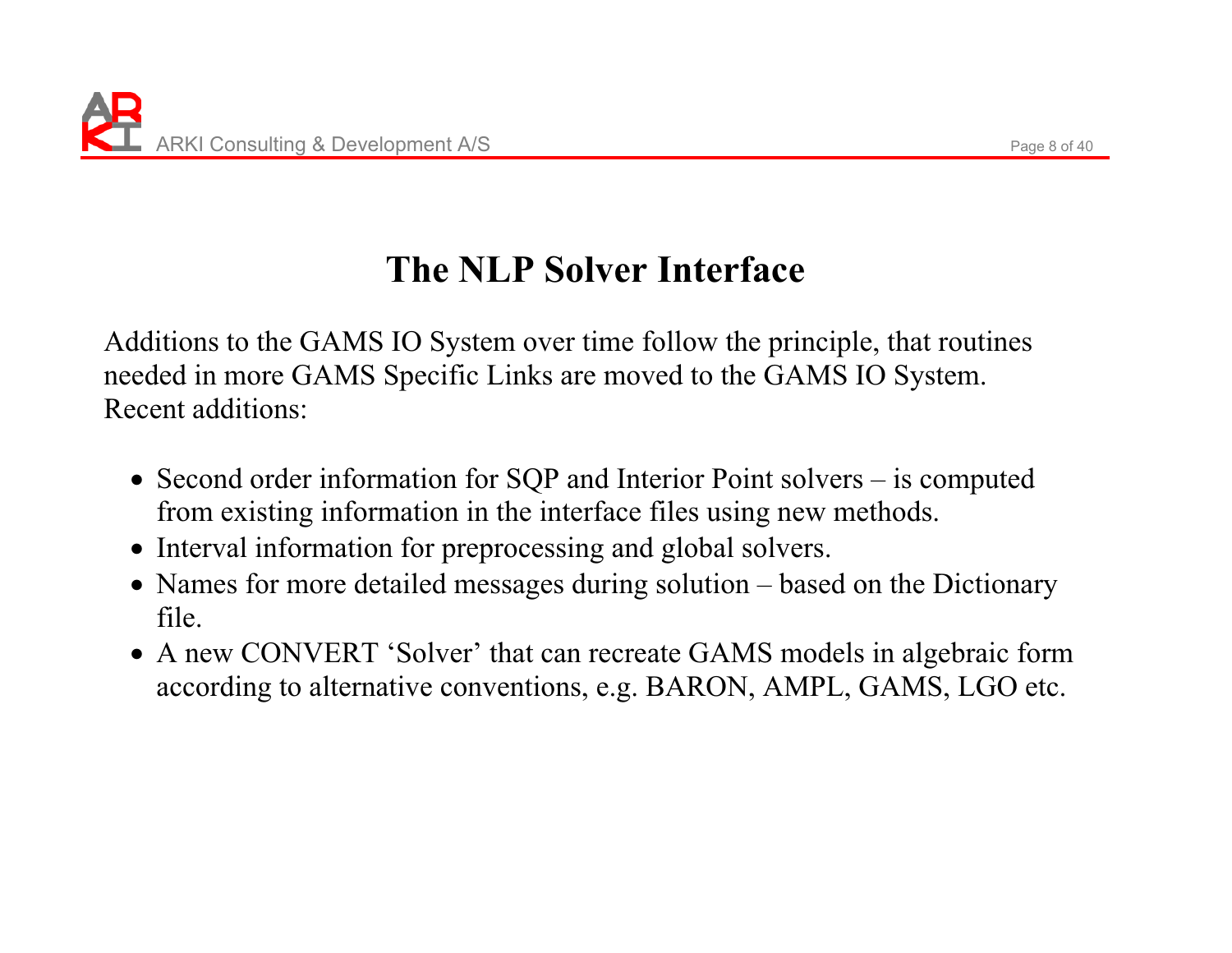# **Replaceable Solvers**

The **objective** with replaceable NLP solvers was to **increase reliability**: if one did not work, another could be tried without rewriting the model or model interfaces.

GAMS has actively encouraged users to have multiple NLP solvers with discounted NLP-packages. This has brought advantages to us all:

- Users have increased reliability
- GAMS has less support work
- If none of the NLP solvers work it is easier to convince a user that the model needs some rethinking
- Strong and weak sides of solvers can be identified and utilized
- Solver developers have less immediate support work and can specialize in special types of models without loosing market

**Result:** Today we have good solvers and we can concentrate on more than just getting an **"Optimal Solution". What about Quality?**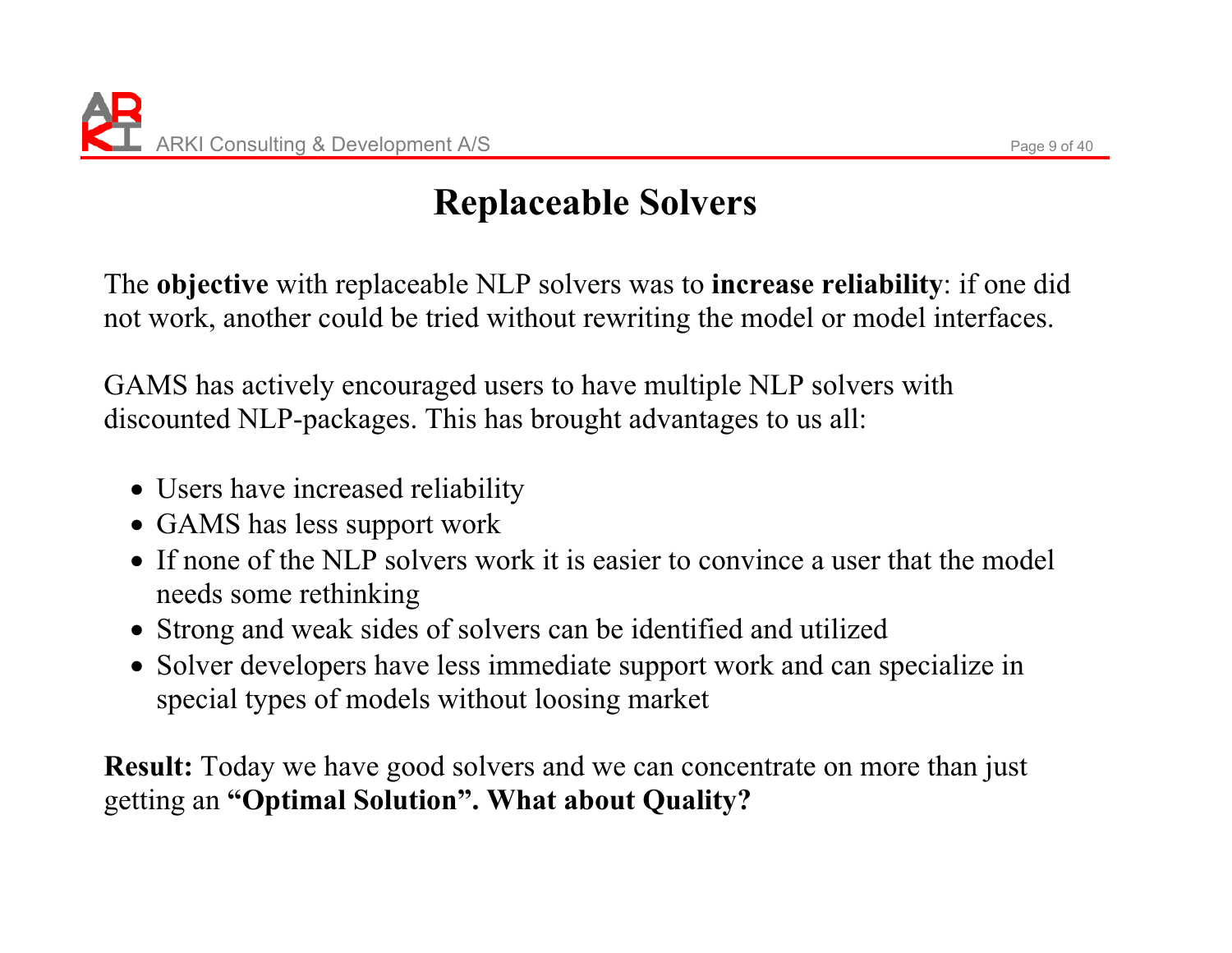# **Replaceable Solvers – The Solution Files**

GAMS has full control over the Model Files (from GAMS to Solvers).

GAMS has a set of definitions for the behavior of solutions, for example definition of the proper sign of dual variables.

However, GAMS cannot promise the same solution from different solvers:

- Most NLP solvers return a Local Optimum and there may be many Local Optima.
- There can be alternate optimal solutions, even when they a Globally Optimal.
- Solvers may not function correctly.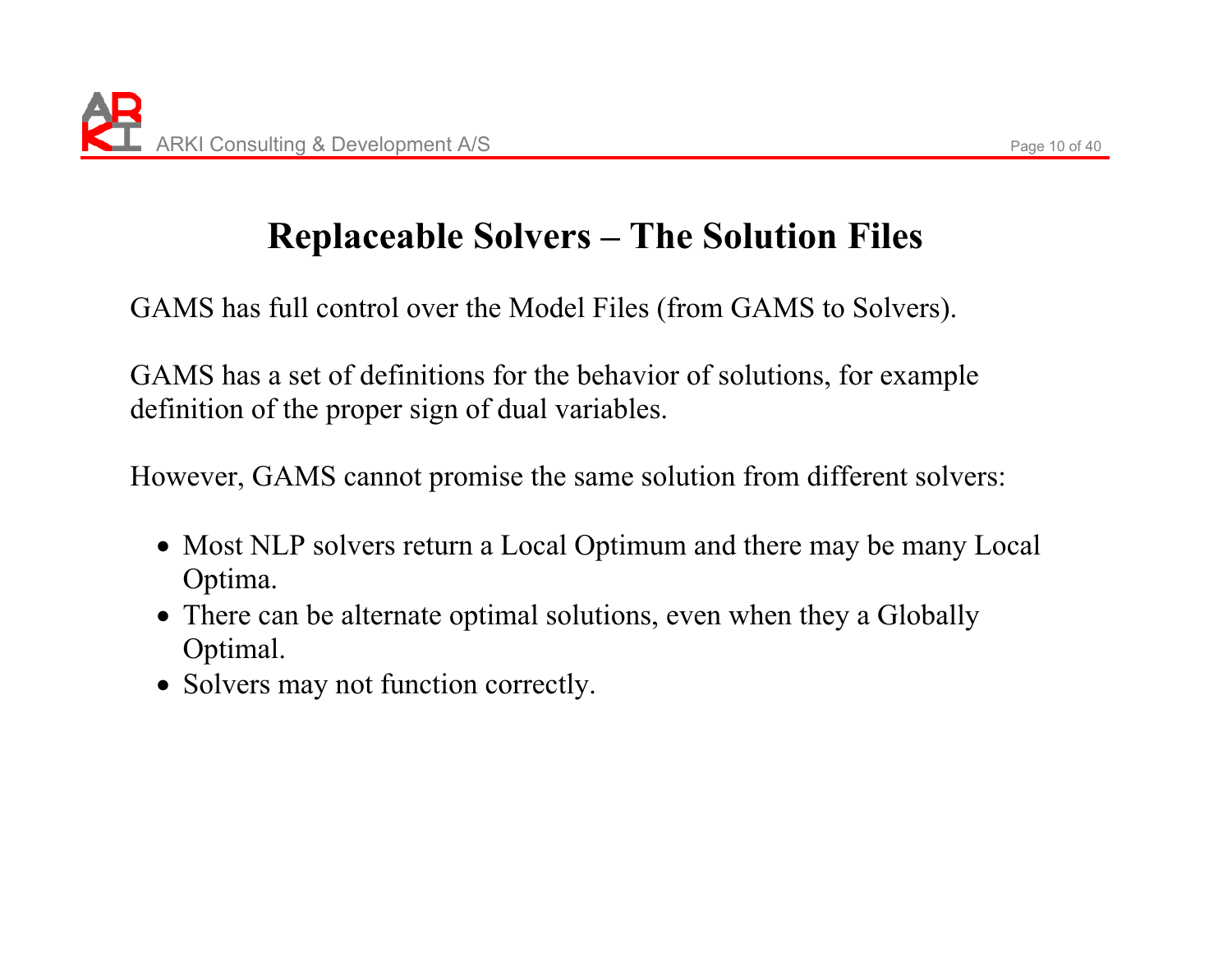# **Replaceable Solvers – The Solution Files**

A GAMS solver must return vectors of Primal and Dual solution values PLUS:

**Model Status** (a description of the numerical solution that has been returned):

- (Locally) Optimal
- $\bullet$ (Locally) Infeasible
- $\bullet$  Unbounded
- $\bullet$ Intermediate Infeasible or Non-optimal
- $\bullet$  Error / Failure

**Solver Status** (a description of how the algorithm behaved):

- Normal Completion
- Resource Interrupt (Iterations, CPU Time, User-Interrupt)
- $\bullet$ Interrupt due to too many Function Evaluation Errors
- Cannot Proceed, intermediate Solution exist
- $\bullet$  Error or Failure with No solution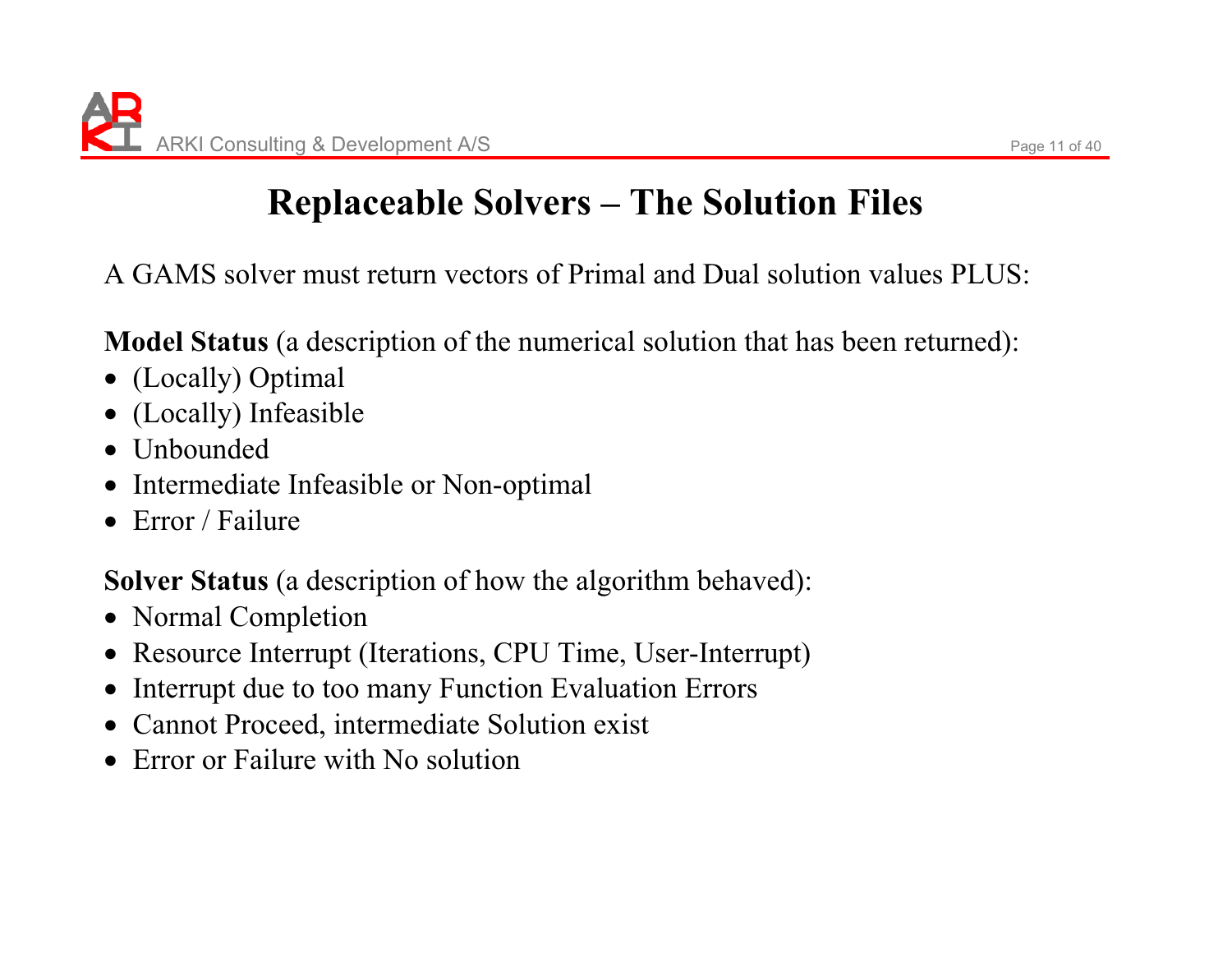### **Status Information and Advanced Usage**

**Advanced usage of GAMS**, e.g. in decomposition, looping, branch & bound, and conditional model solves, rely on the **Model and Solver Status** information. The combinations of Model Status and Solver Status form a matrix where the entries can be classified as follows (only items relevant for NLP are included here):

|                  | <b>Normal</b>  | <b>Resource</b>   | <b>Function</b>   | <b>Cannot</b>     | <b>Error</b>   |
|------------------|----------------|-------------------|-------------------|-------------------|----------------|
|                  |                | Interrupt         | <b>Errors</b>     | <b>Proceed</b>    |                |
| Optimal          | Good           | <b>Illegal</b>    | <b>Illegal</b>    | <b>Illegal</b>    | <b>Illegal</b> |
| Infeasible       | Good           | <b>Illegal</b>    | <b>Illegal</b>    | <b>Illegal</b>    | <b>Illegal</b> |
| <b>Unbounded</b> | Good           | <b>Illegal</b>    | <b>Illegal</b>    | <b>Illegal</b>    | <b>Illegal</b> |
| Intermediate     | <b>Illegal</b> | <b>Acceptable</b> | <b>Acceptable</b> | <b>Acceptable</b> | <b>Illegal</b> |
| Error            | <b>Illegal</b> | <b>Illegal</b>    | <b>Illegal</b>    | <b>Illegal</b>    | <b>Bad</b>     |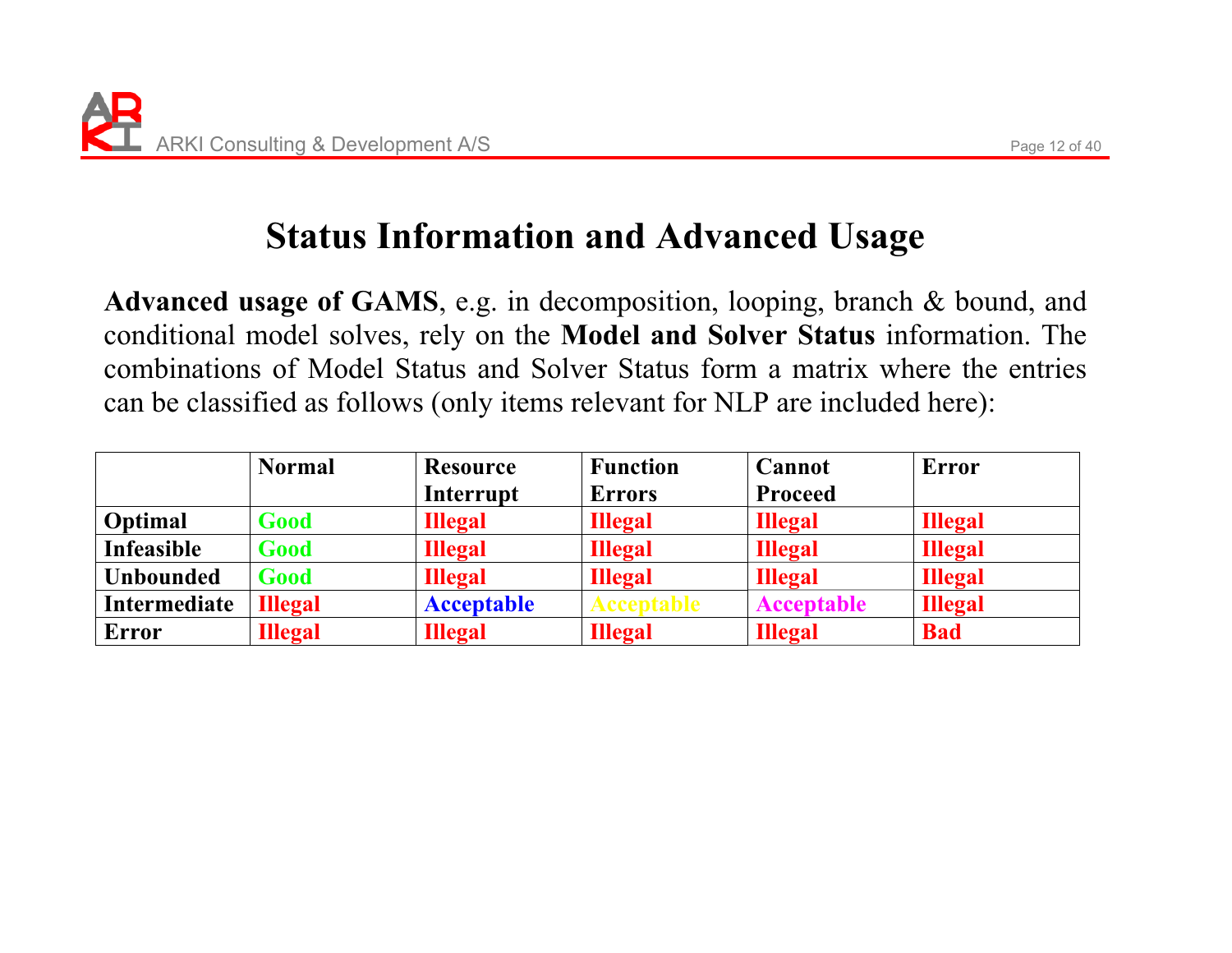# **Status Information - Quality**

GAMS internal Quality Control for solvers and solver interfaces cannot test for a unique solution and unique status information since it may not exist. Instead, a number of tests for **internal consistency** have been introduced:

**Quality:** A solver must **never** return any of the **red combinations**.

**Quality:** If one of the **green combinations** is returned it must also be **correct.** The tests for **local optimality** are implemented with the **GAMS/EXAMINER** solver, but the tests for **local infeasibility** and **unboundedness** are missing.

Conditional execution will usually be based on an assumption of **green** status information.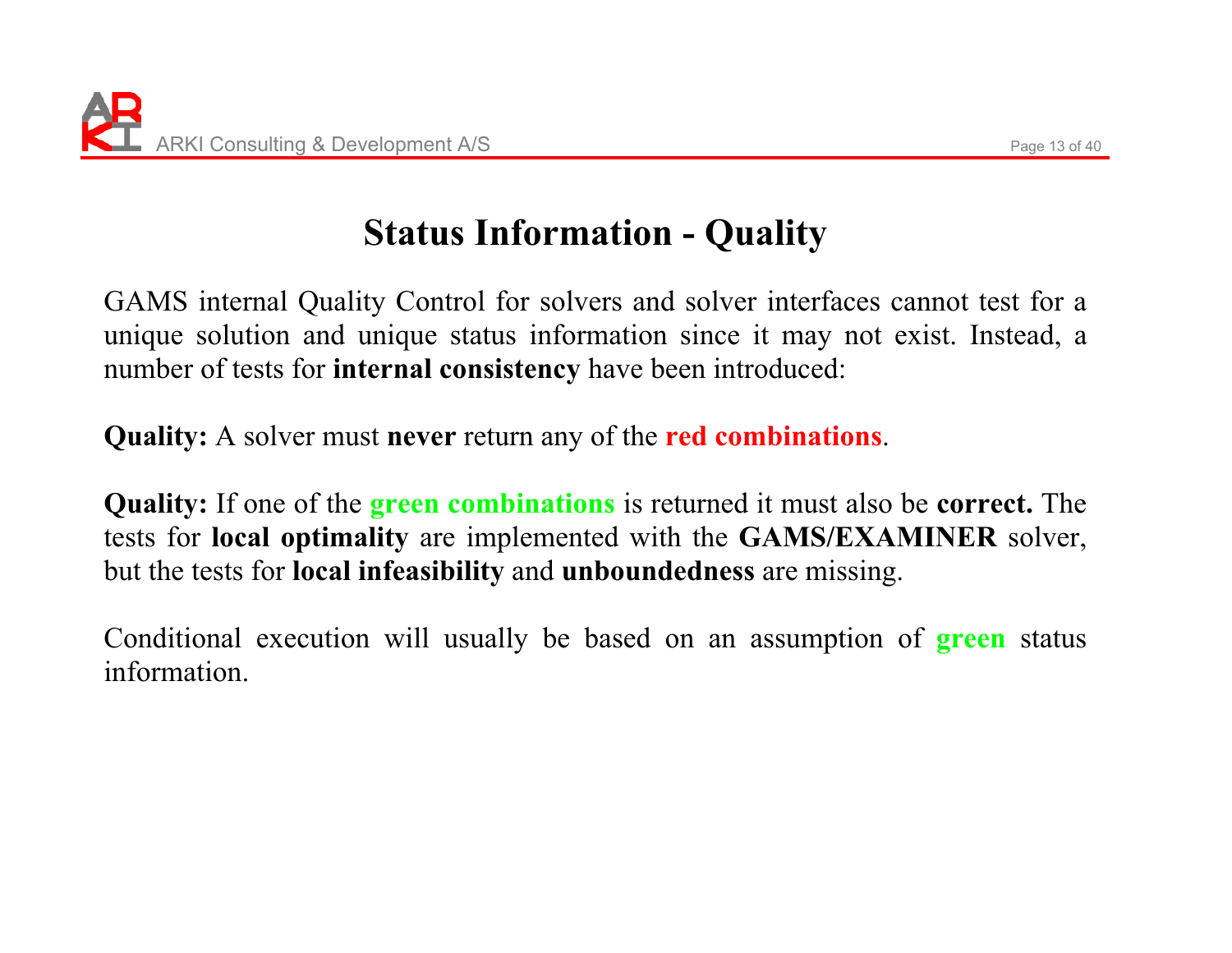# **Status Information - Quality**

The **blue combinations** ("**resource interrupt"**) indicate that the solver was not given enough time or iterations. **Solver developers** look at these cases and include relevant models into their performance tests. We try to solve models more quickly, thereby moving models from the **blue** to one of the **green** cells.

Conditional execution will usually continue the Solve when the status information is **blue**.

The **purple combinations** ("**cannot proceed"**) will usually indicate a solver problem in which case the relevant **Solver developer** need to look at them. However, **purple** cases can also be caused by non-smooth models (DNLP) being solved by a smooth solver (NLP) or by solution moving towards "**singularites**".

Sensible conditional execution will usually not be possible when the status information is **purple**. A Continued Solve may sometimes cure the problem.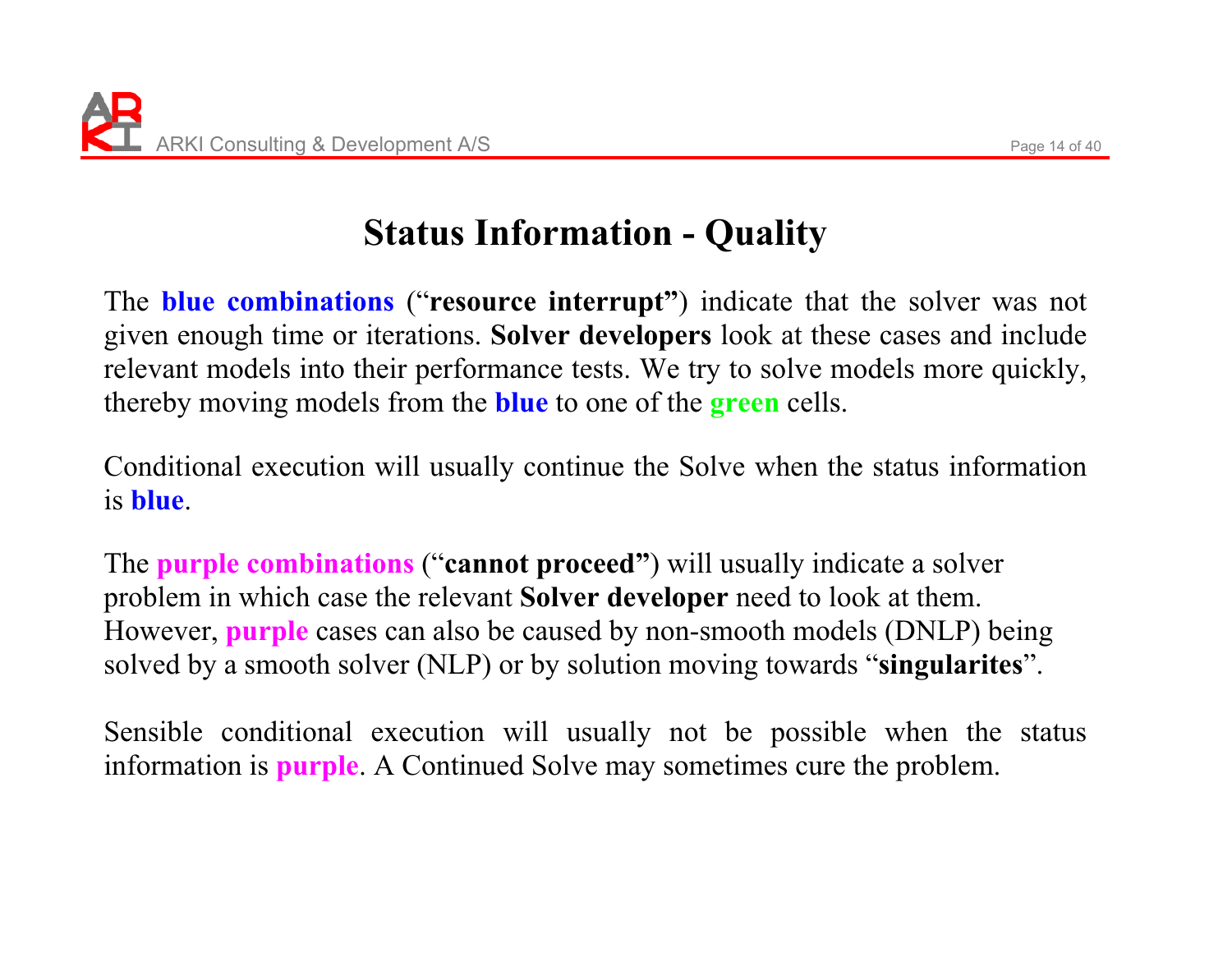# **Status Information - Quality**

The **yellow combinations** will usually indicate a modeling problem and the listing file should mark the offending equations. Some solvers may try to move around areas with undefined functions (domain violations), but the responsibility is not well defined.

Sensible conditional execution will usually not be possible.

Few consistency tests are possible for **blue**, **purple**, and **yellow** combinations: Essentially only "Intermediate Feasible" vs. "Intermediate Infeasible".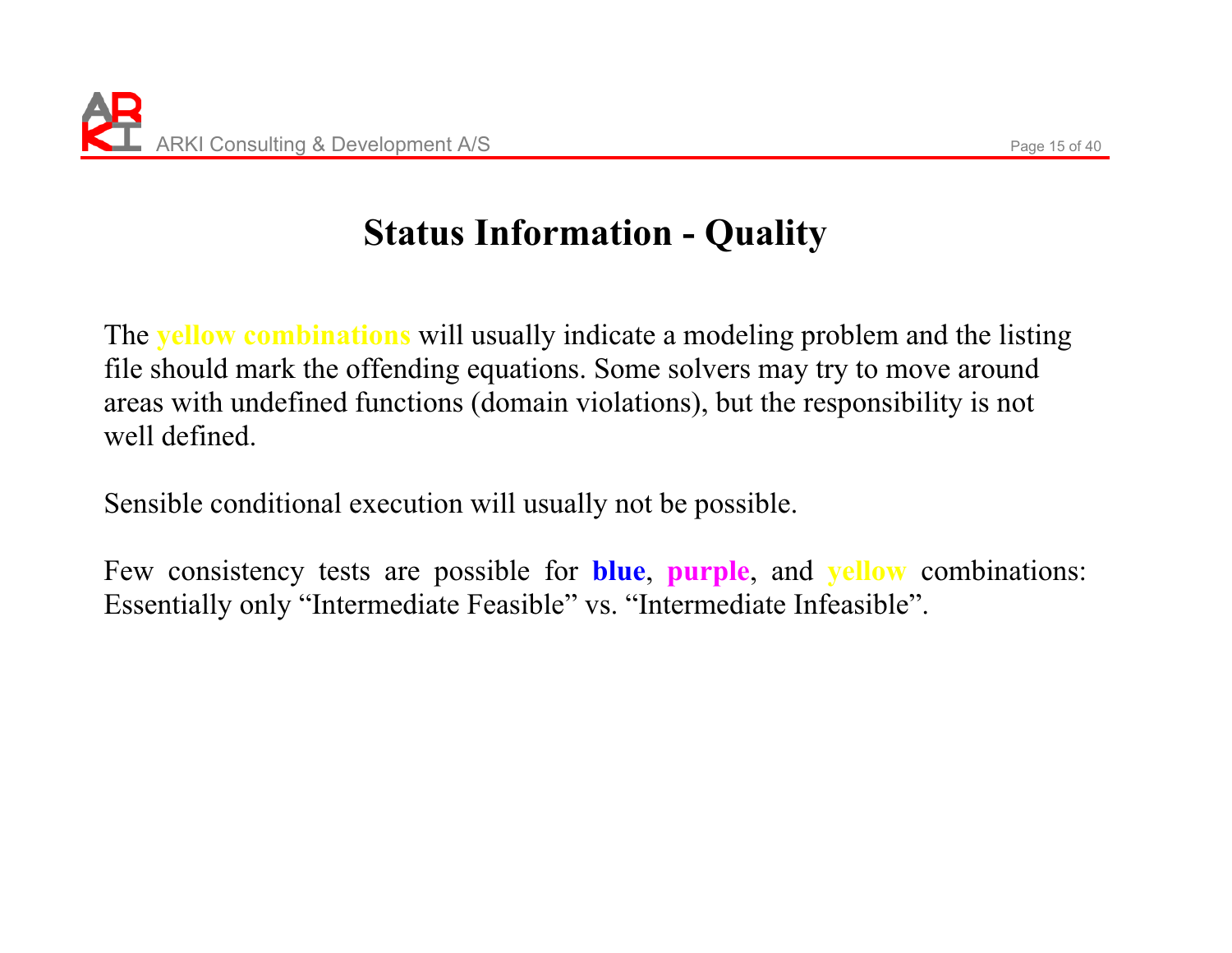## **Status Information – Solver Status Normal**

In the following we will discuss the **green** cases.

We usually agree what a **Locally Optimal** solution means and the **EXAMINER** solver has implemented tests based on the Karush-Kuhn-Tucker conditions.

A **Locally Infeasible** solution can usually be translated into a **Locally Optimal**  solution for some 'Phase 1 Objective' on a related model. However, the weights used in the objective function are often not available. GAMS does not have requirements for locally optimal solutions, in particular not for the dual solution, and we can therefore not implement any tests.

An **Unbounded** solution is less well defined (even for LP). We will discuss this case in the following.

**Question:** If we start from a Solution with Solver Status "Normal" using another NLP solver, will we always get the same solution back?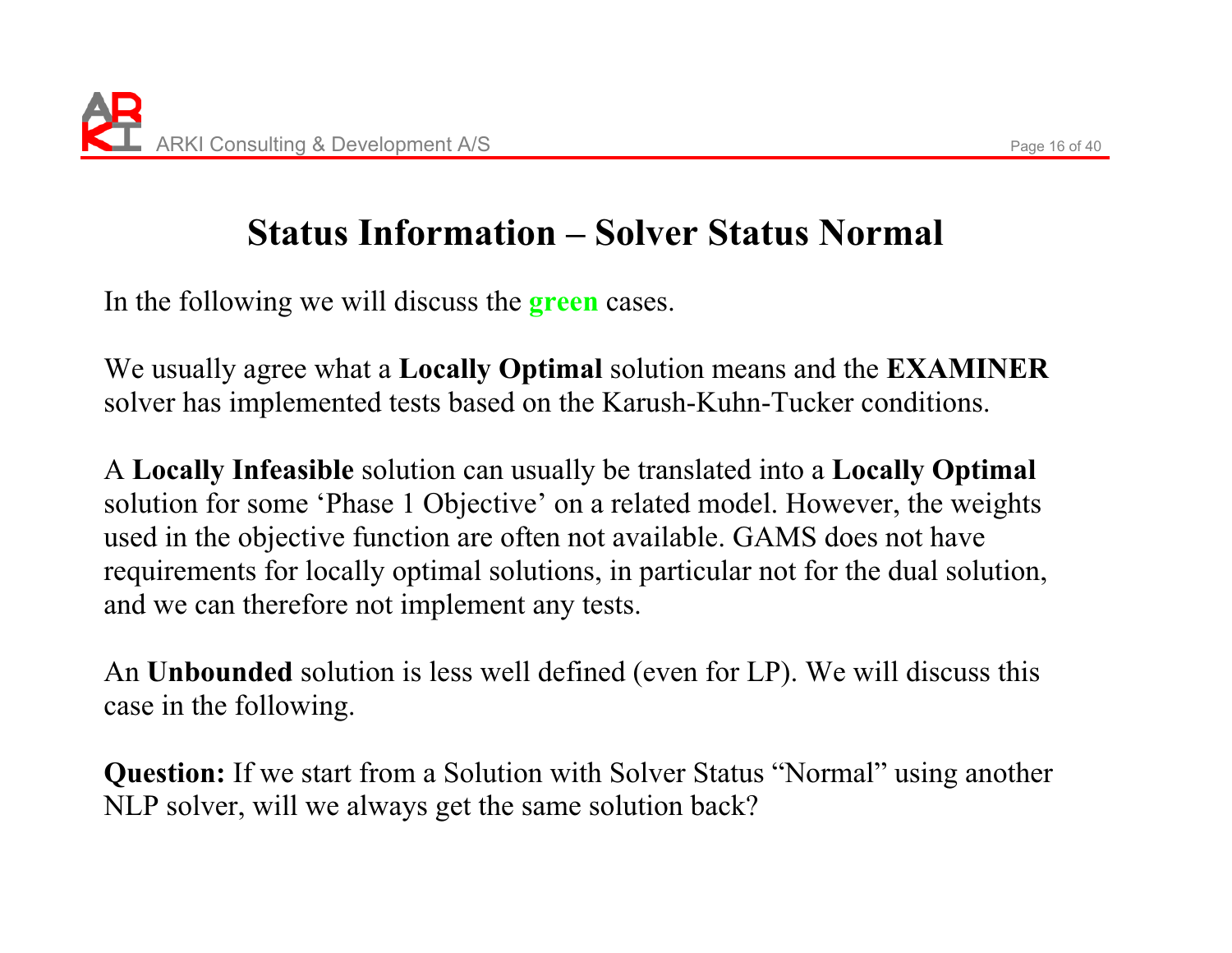### **Unbounded Solutions The Difference Between LP and NLP**

An unbounded LP model has an unbounded ray in a direction with improving objective.

Example:

 $Max \t x2$ Subject to  $x2 \le 0.5*x1$  $x1 \ge 0, x2 \ge 0$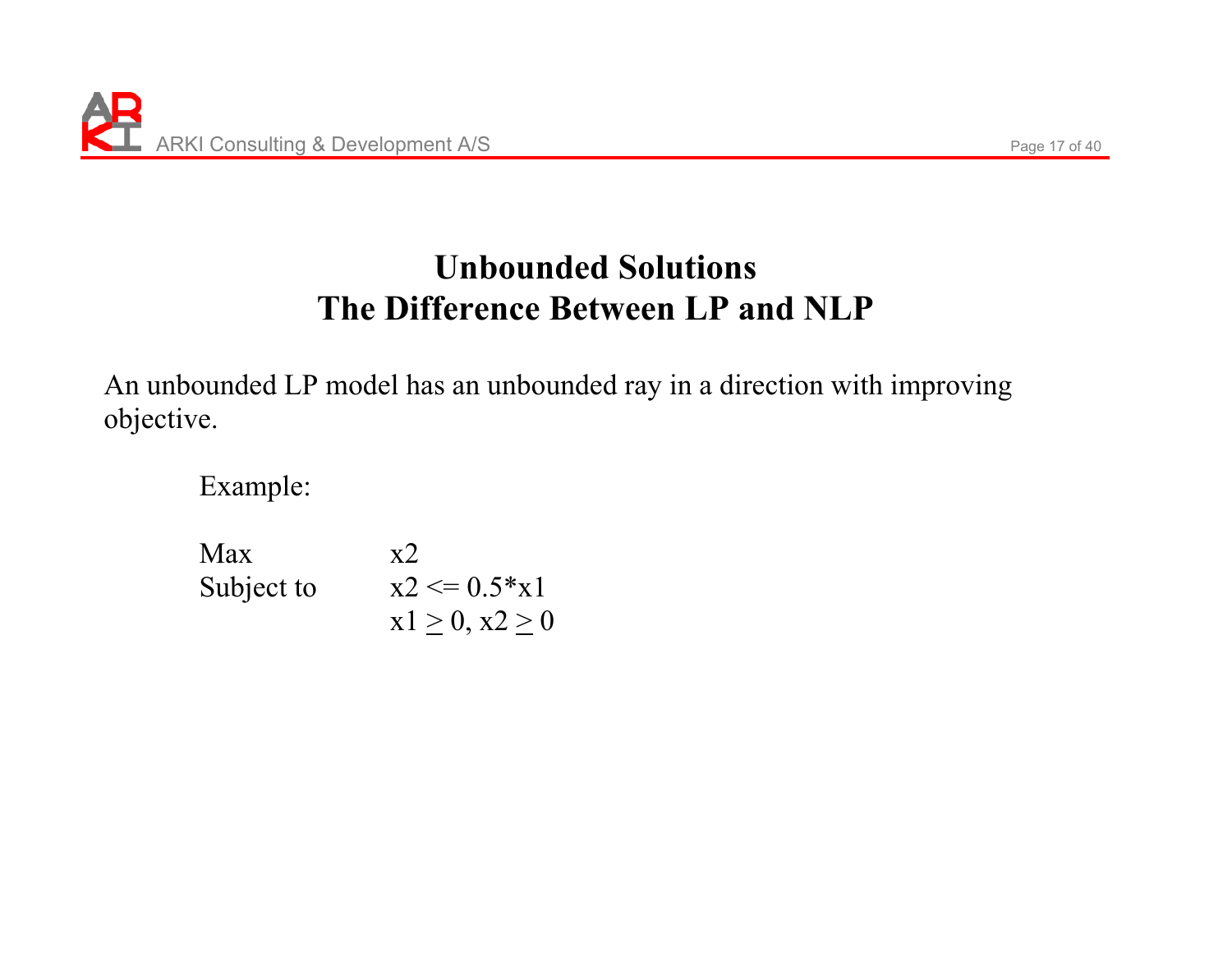### **Unbounded Solutions The Difference Between LP and NLP**

An unbounded NLP model may not have an unbounded ray in a direction with improving objective.

Example:

 $Max$   $x2$ Subject to  $x2 \leq sqrt(x1)$  $x1 \ge 0, x2 \ge 0$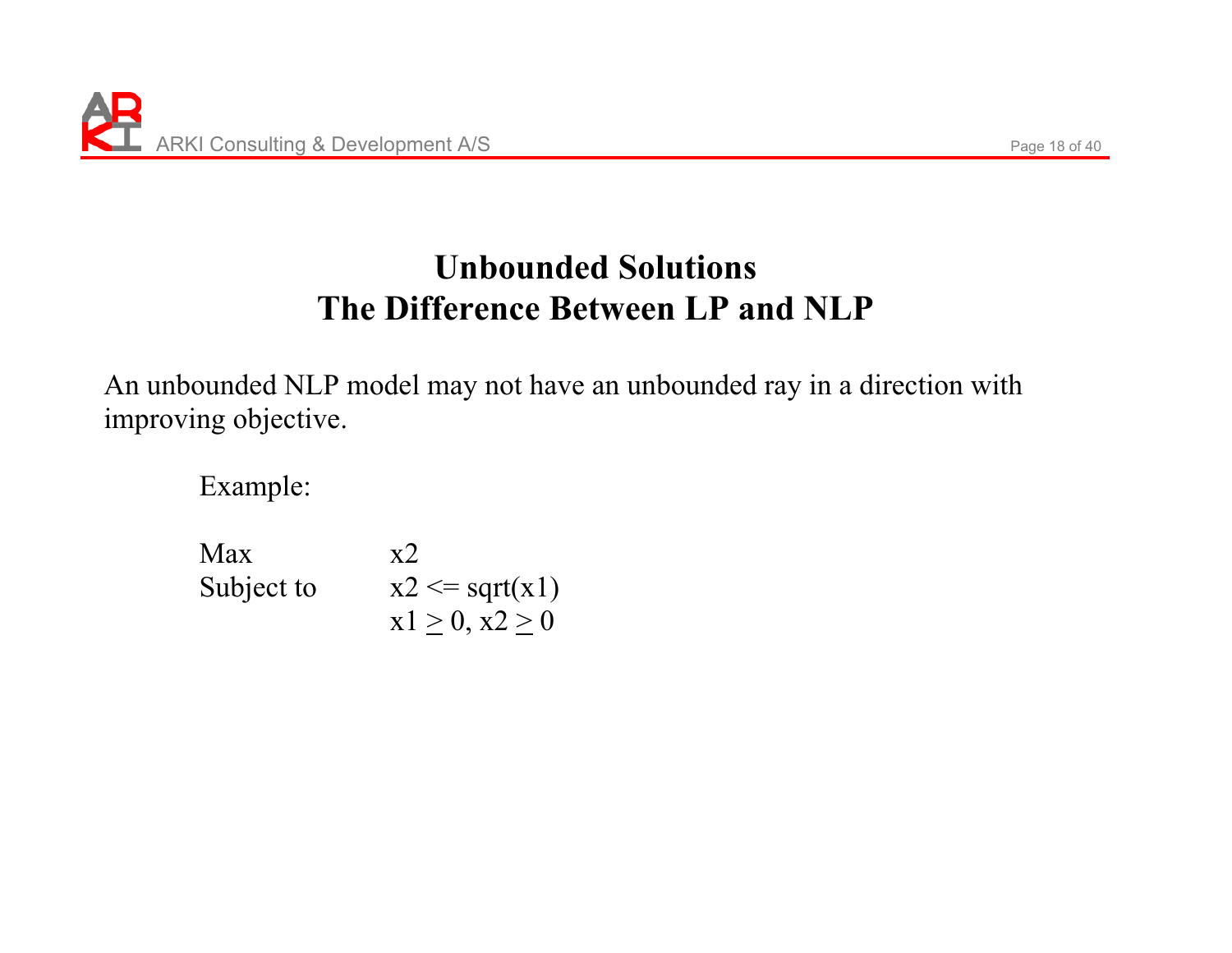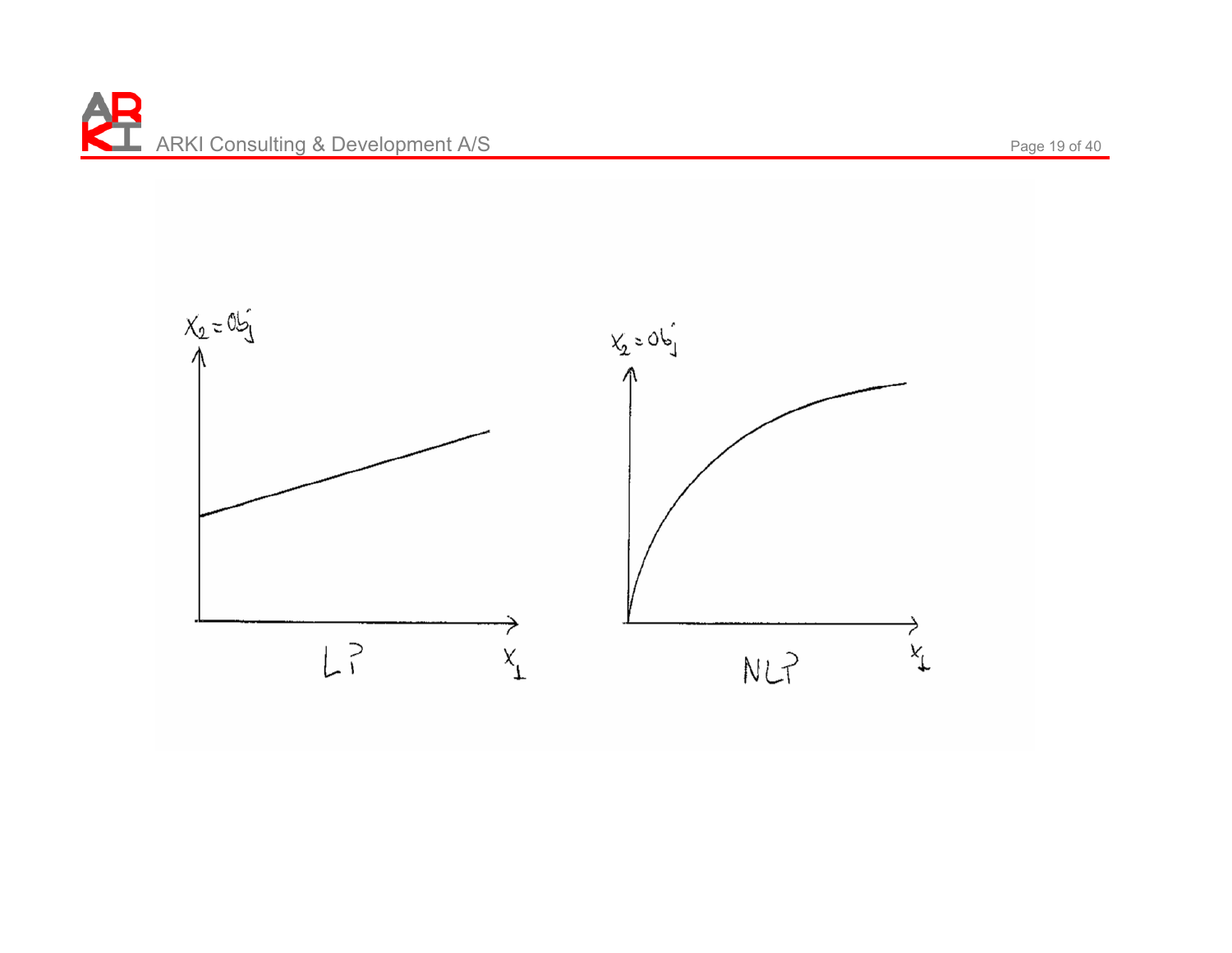### **Unbounded Solutions The Difference Between LP and NLP**

An **LP model** can be proven to be unbounded with a pair of n-vectors: A feasible point, x, and an unbounded feasible ray, d, emerging from this point. The numerical work involved in defining x and d can all be done close to the origin, i.e. without actually moving towards infinity and without working with very large numbers.

How is an **NLP model** proven to be unbounded? For a general non-convex NLP we must go all the way towards infinity. On the way towards infinity, all kinds of numerical problems may pop up.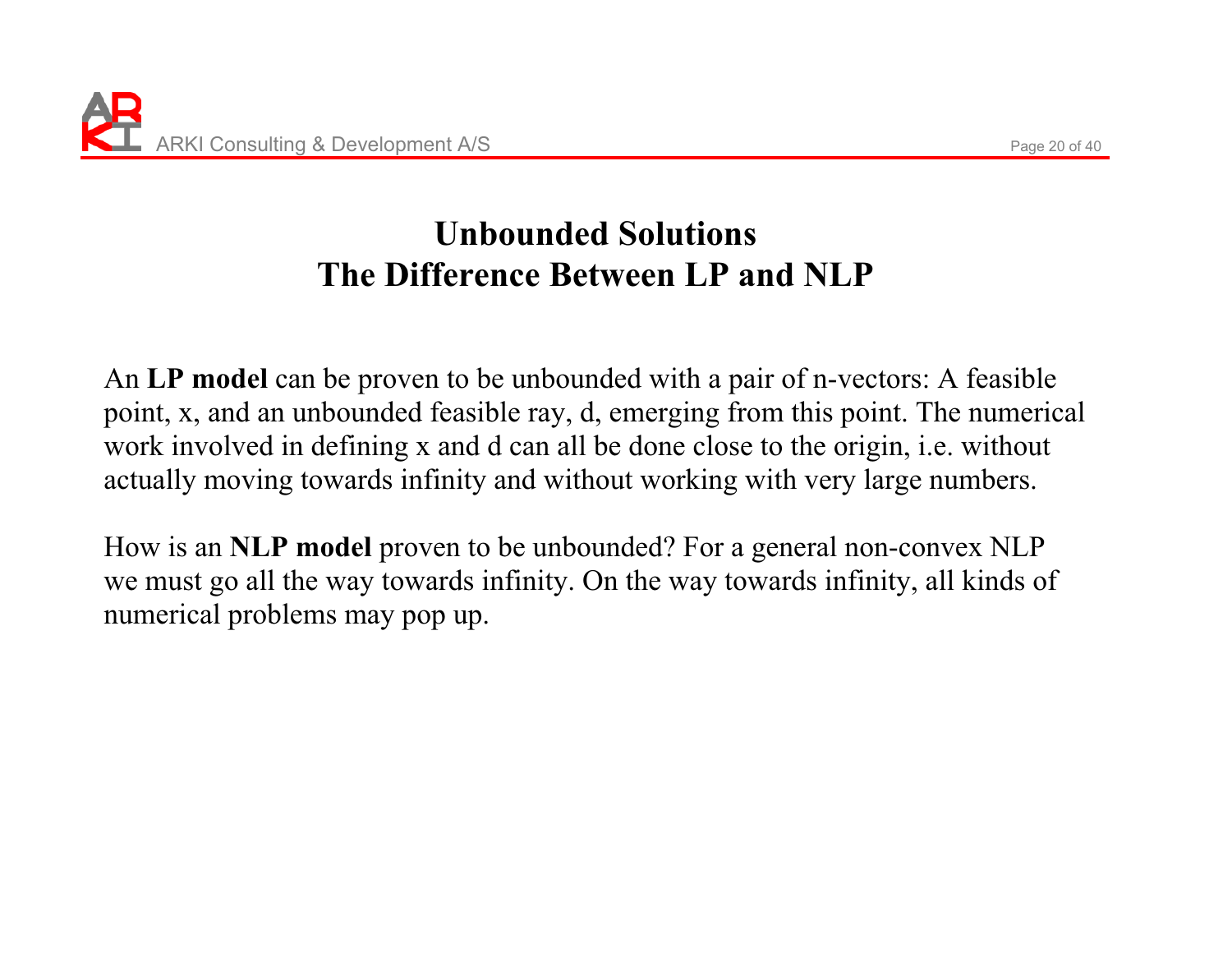### **Some Initial Results**

8 families of mathematically unbounded models with a total of 38 instances have been defined. These instances have been solved using MINOS, SNOPT, CONOPT2, and CONOPT3 under GAMS distribution 21.1 (from June 2003).

The classification of the 158 solves (based on default tolerances and options) were:

|                   | <b>Normal</b> | <b>Resource</b> | <b>Function</b> | <b>Cannot</b>  | <b>Error</b> |
|-------------------|---------------|-----------------|-----------------|----------------|--------------|
|                   |               | Interrupt       | <b>Errors</b>   | <b>Proceed</b> |              |
| Optimal           | 25            |                 |                 |                |              |
| <b>Infeasible</b> |               |                 |                 |                |              |
| <b>Unbounded</b>  |               |                 |                 |                |              |
| Intermediate      |               | 31              |                 | 45             |              |
| <b>Error</b>      |               |                 |                 |                |              |

With only  $41 = 26\%$  correct classifications we must conclude that detection of Unbounded Solutions is not a strong side of the selected solvers.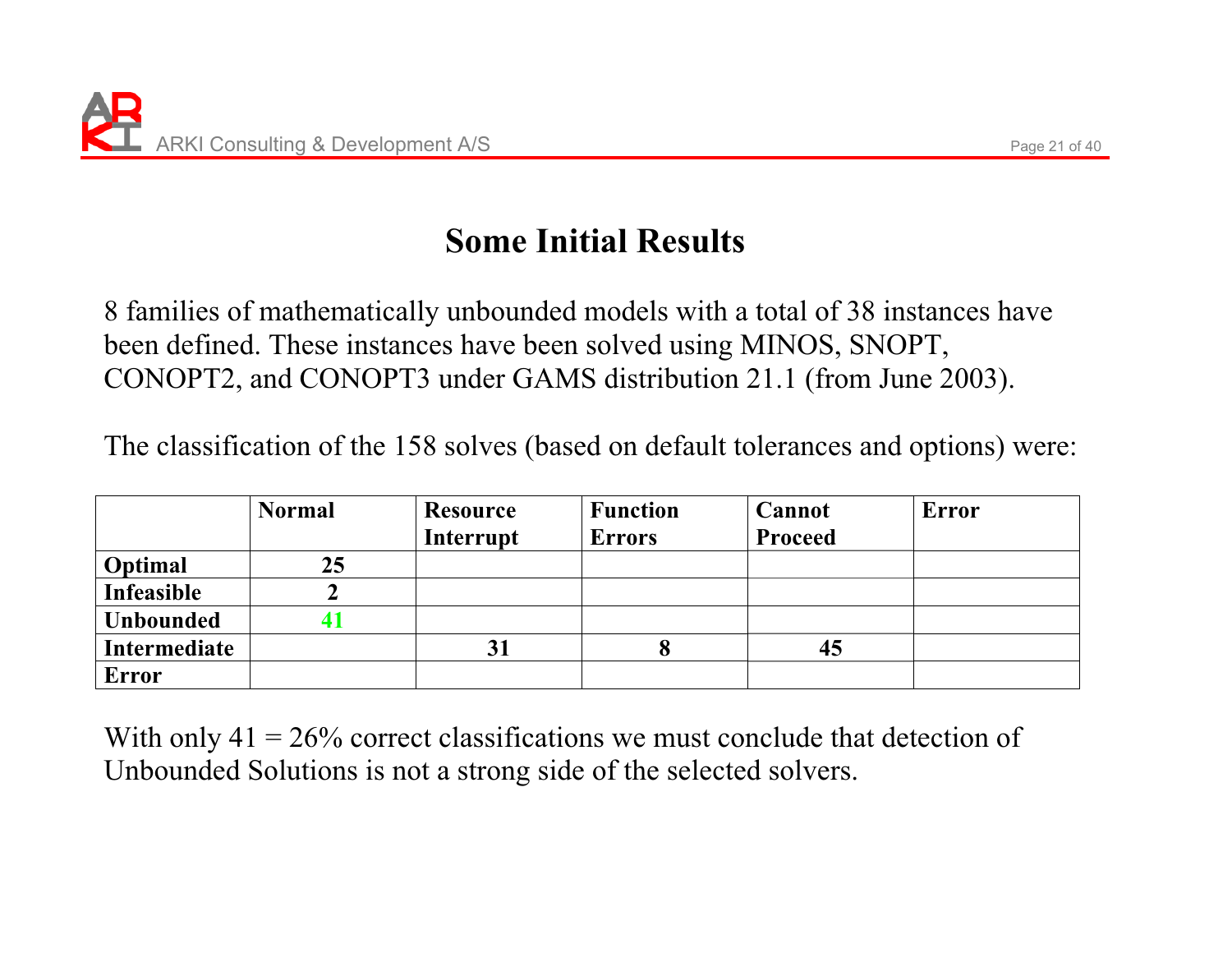### **Some Initial Results (cont)**

We have translated the same 38 instances into AMPL using GAMS/CONVERT and solved them using KNITRO, LOQO, FILTER, and LANCELOT via the NEOS Server and using default options and tolerances (version August 2003).

AMPL and these solvers use different classifications of the solution so we have performed a manual translation into the GAMS classification. Not all cases were clear: A solution declared optimal by a solver but with an objective value of 1.e20 is here classified as optimal. The classification of the 158 solves were:

|                  | <b>Normal</b> | <b>Resource</b> | <b>Function</b> | Cannot         | Error |
|------------------|---------------|-----------------|-----------------|----------------|-------|
|                  |               | Interrupt       | <b>Errors</b>   | <b>Proceed</b> |       |
| Optimal          | 41            |                 |                 |                |       |
| Infeasible       |               |                 |                 |                |       |
| <b>Unbounded</b> |               |                 |                 |                |       |
| Intermediate     |               | 74              |                 | 12             |       |
| <b>Error</b>     |               |                 |                 |                |       |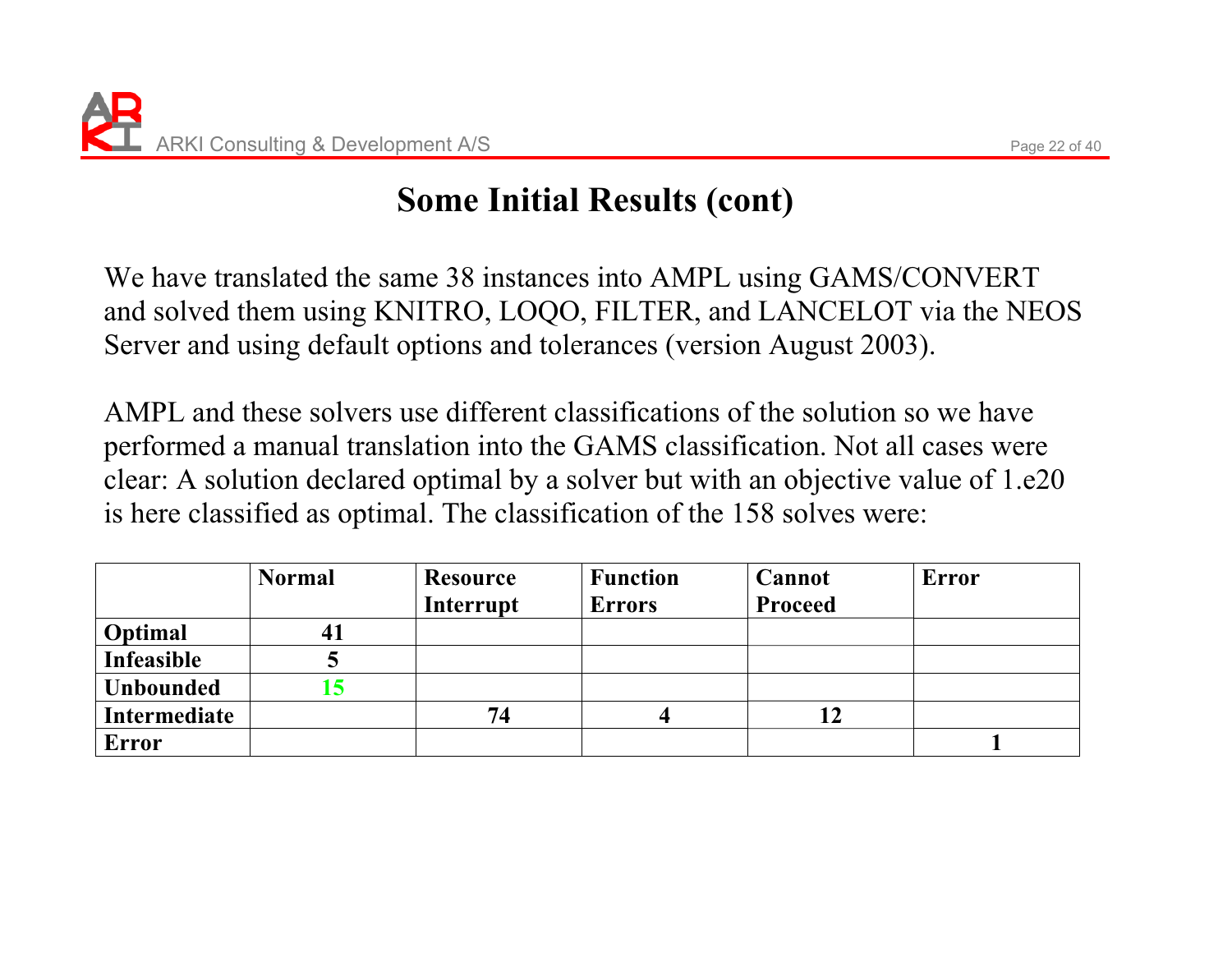#### **Some Initial Results (cont)**

The classification of the 38 solves for CONOPT3 (again based on default tolerances) were:

|                  | <b>Normal</b> | <b>Resource</b> | <b>Function</b> | <b>Cannot</b>  | <b>Error</b> |
|------------------|---------------|-----------------|-----------------|----------------|--------------|
|                  |               | Interrupt       | <b>Errors</b>   | <b>Proceed</b> |              |
| <b>Optimal</b>   | 10            |                 |                 |                |              |
| Infeasible       |               |                 |                 |                |              |
| <b>Unbounded</b> |               |                 |                 |                |              |
| Intermediate     |               | 8               |                 | 12             |              |
| Error            |               |                 |                 |                |              |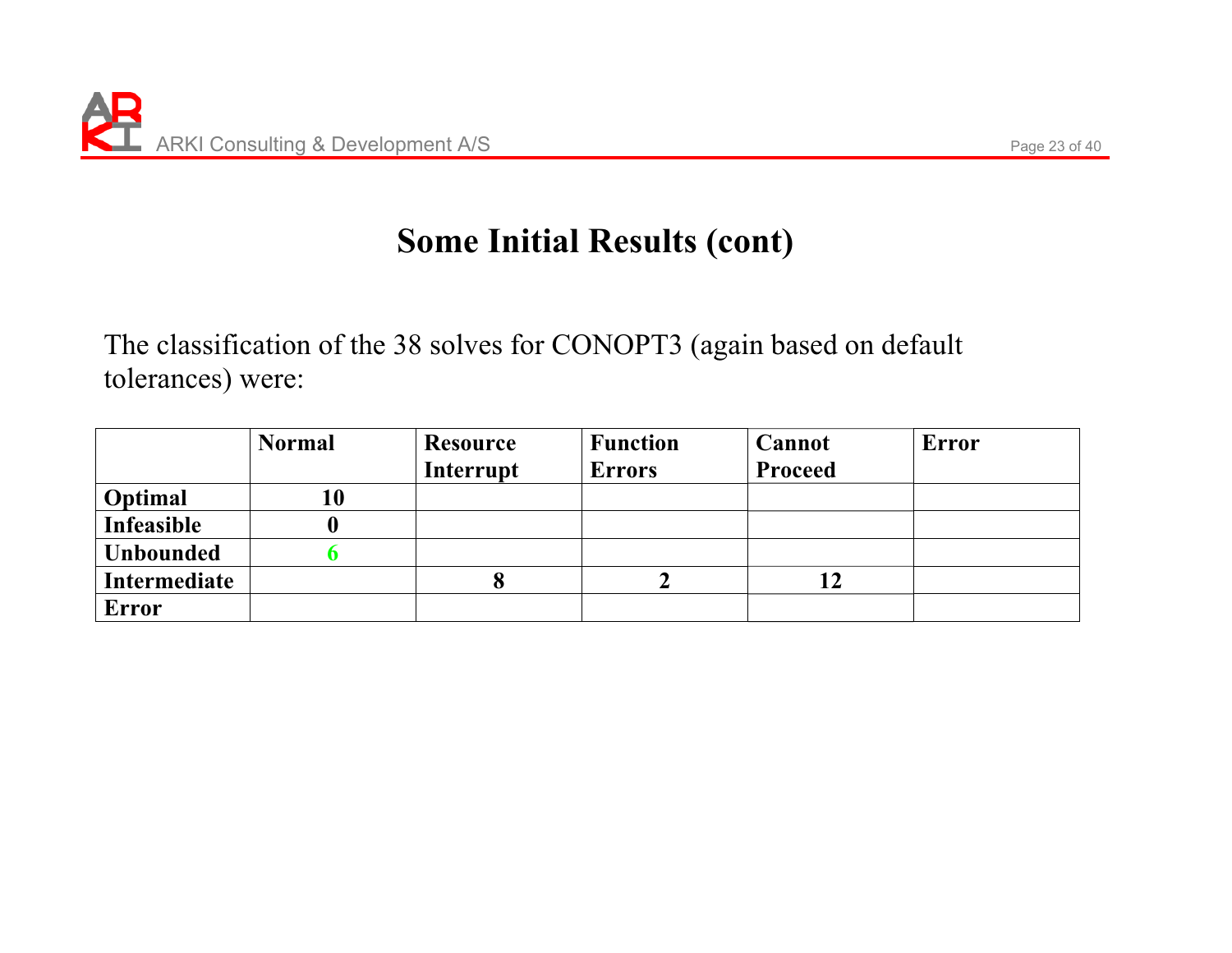### **Some Initial Results (cont)**

Many of the 'Cannot Proceed' cases are caused by violation of a default upper limit on the size of Jacobian elements (around 1.e7), intended to prevent users from trying to solve very poorly scaled models.

Since unbounded models can have very large Jacobian elements, we have tried to increase this limit is to 1.e30. The results were only slightly better:

|                  | <b>Normal</b> | <b>Resource</b> | <b>Function</b> | Cannot         | <b>Error</b> |
|------------------|---------------|-----------------|-----------------|----------------|--------------|
|                  |               | Interrupt       | <b>Errors</b>   | <b>Proceed</b> |              |
| Optimal          |               |                 |                 |                |              |
| Infeasible       |               |                 |                 |                |              |
| <b>Unbounded</b> |               |                 |                 |                |              |
| Intermediate     |               |                 |                 |                |              |
| <b>Error</b>     |               |                 |                 |                |              |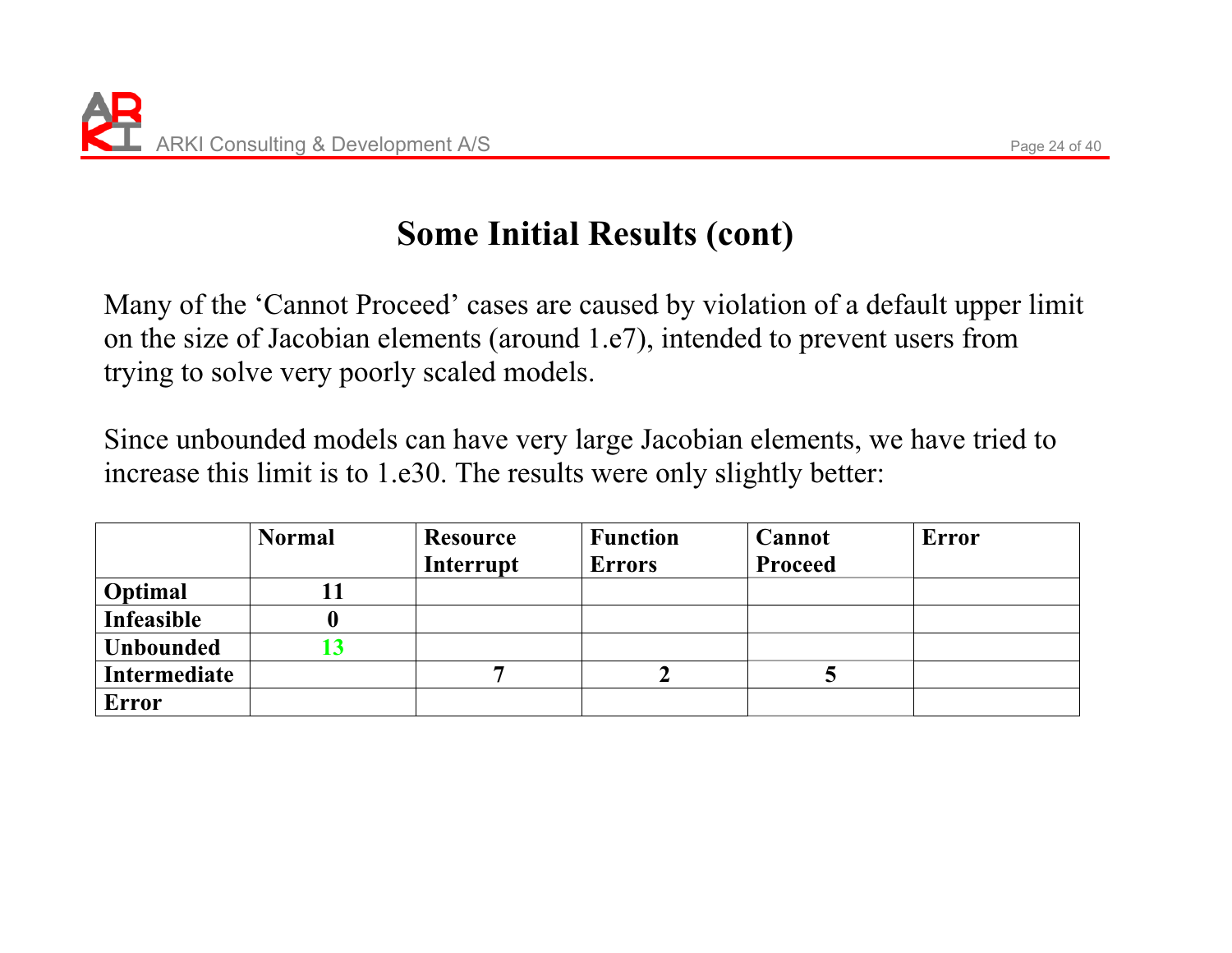# **Definitions of Unbounded NLPs**

Definition used in CONOPT: An NLP model is unbounded if, given a fixed large M, there exist a feasible point, x with  $|x| \geq M$ , and a feasible tangent direction in x, d, pointing out of the M-box such that  $d_{obj} > 0$ .

This definition is natural for a feasible-path NLP solver (and many other types of NLP solvers):

Replace all 'Infinity' bounds with a large value (M) and solve the model. If any of the M-bounds become binding with a nonzero marginal then the model is considered unbounded. The test can be applied to the final solution or to intermediate solutions.

Note that the direction vector d cannot be returned to the user in a Modeling System like GAMS without hiding it, e.g. in the vector of marginals. Only part of the "Proof of Unboundesness", namely x, is made available.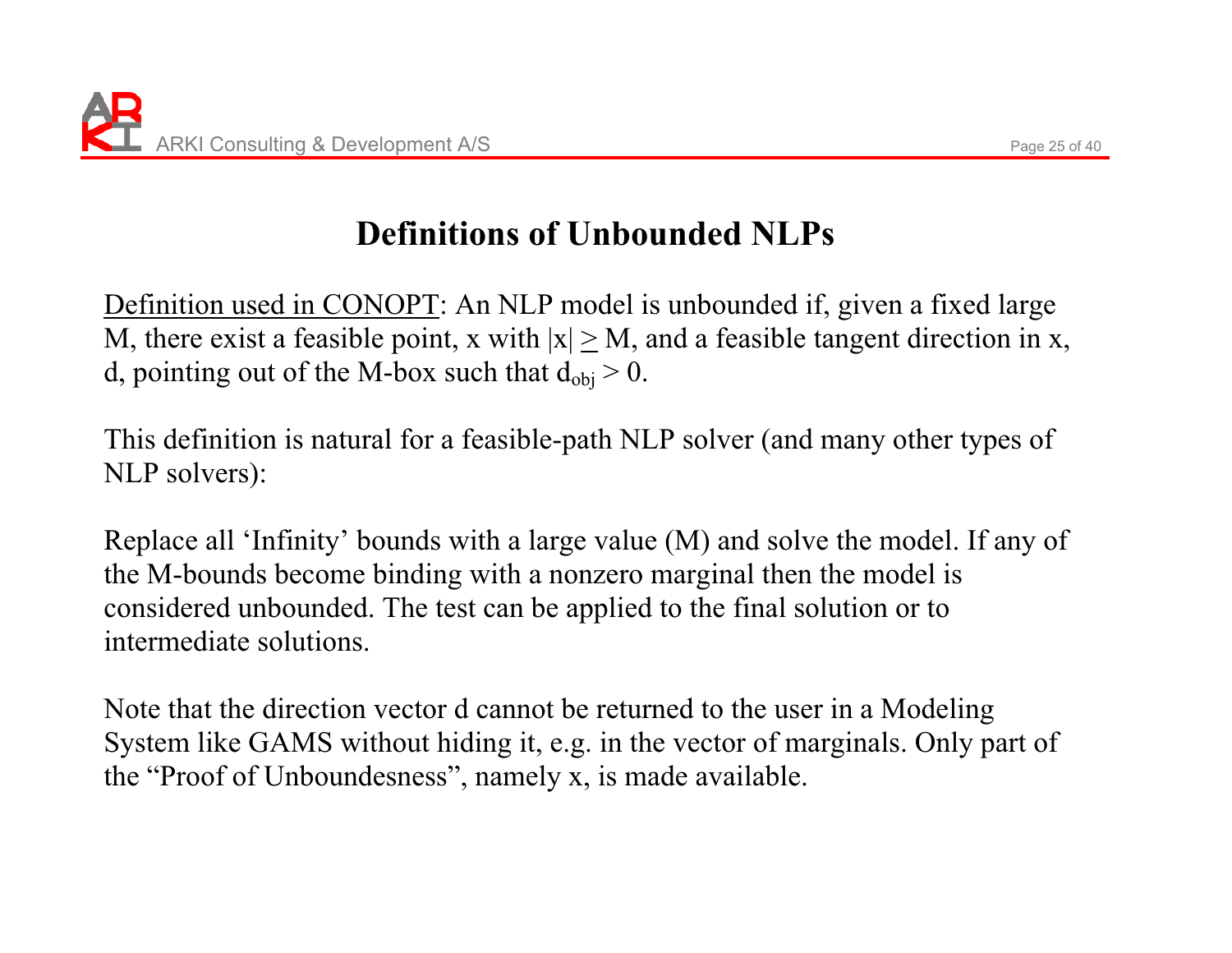Problem 1: The solver stops and declares the final solution **"Locally Optimal"**.

Example: Max  $X<sub>2</sub>$  $s.t.$  $x_2 = x_1$ <sup>\*</sup>\*p,  $x_1 \ge 0$  with small positive p **- OR** s.t.  $x_2 = log(x_1), x_1 \ge 1$ 

When  $x_1$  is large the derivative becomes smaller than the optimality tolerance and the solution is declared "Locally Optimal".

The only way to reduce the number of false "Locally Optimal" classifications is to reduce the optimality tolerance which seems unrealistic.

There is not much hope that we can "fix" this problem. Users must learn that Mathematical Unbounded and Numerical Unbounded is not the same.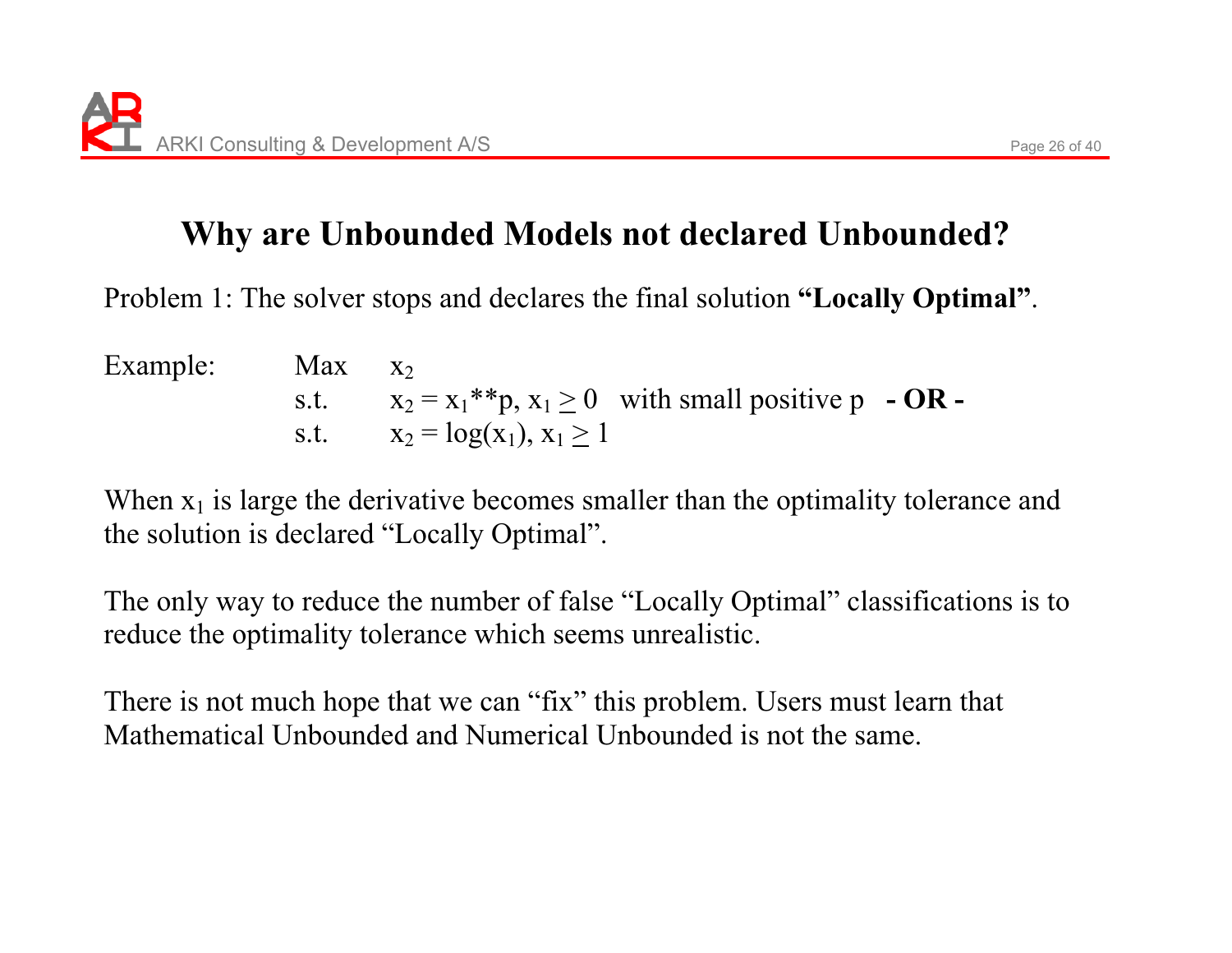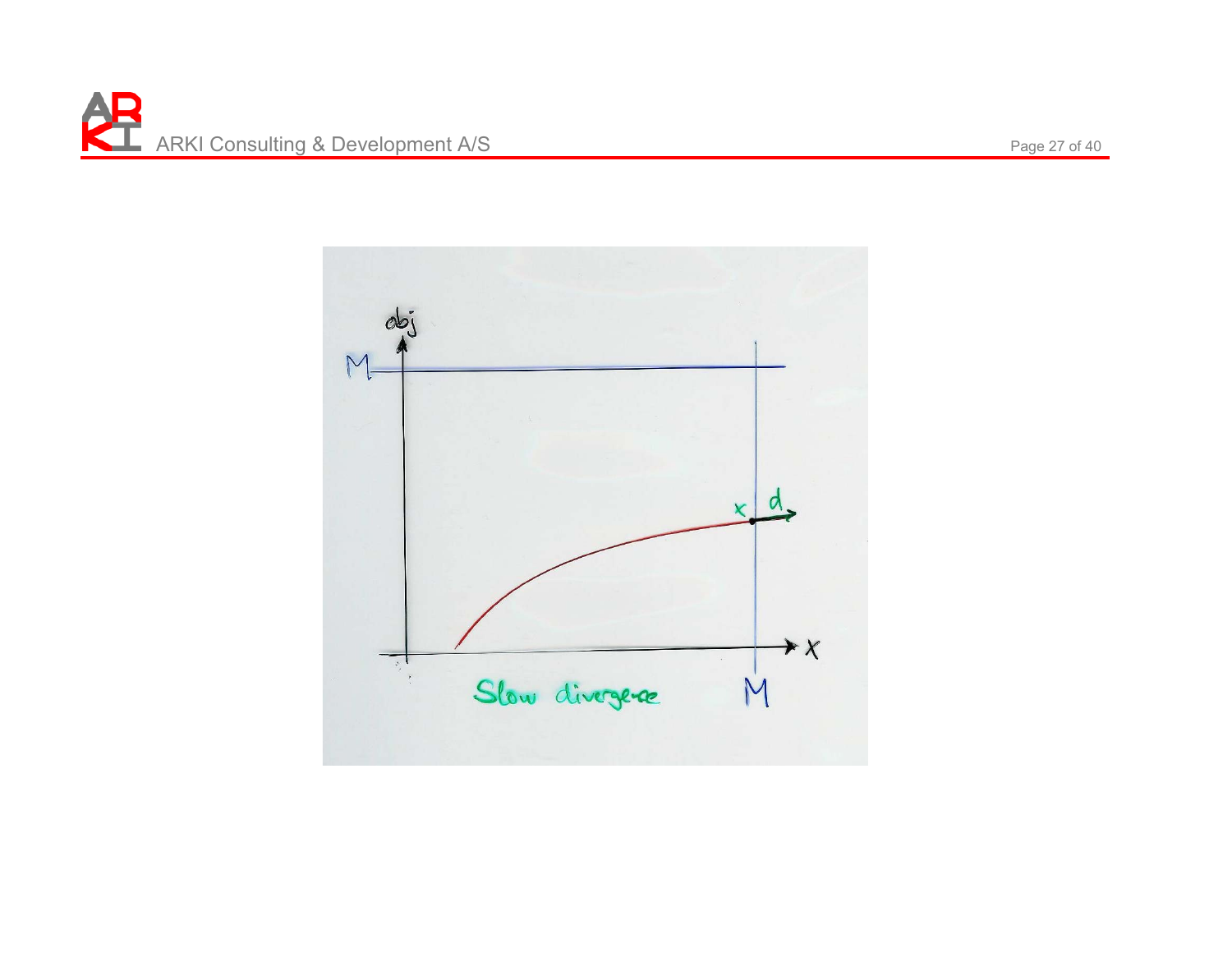Problem 2: The solver stops on **"Iteration Interrupt".**

The following model is clearly unbounded:

 $Max \t x_3 = x_1 + x_2$ s.t.  $x_2 = x_1**1.5$  $x_1 \geq 0, x_2 \geq 0, x_3 \geq 0$ 

Change the constraint to the mathematically equivalent

$$
x_2^{**}(2^*p) = x_1^{**}(3^*p)
$$

for some integer values of  $p(1, 2, 3, q)$  and 4) and the model is still unbounded.

The constraints become increasingly nonlinear with larger p values. In addition,  $x_2$ is implicitly defined and progress can be extremely slow.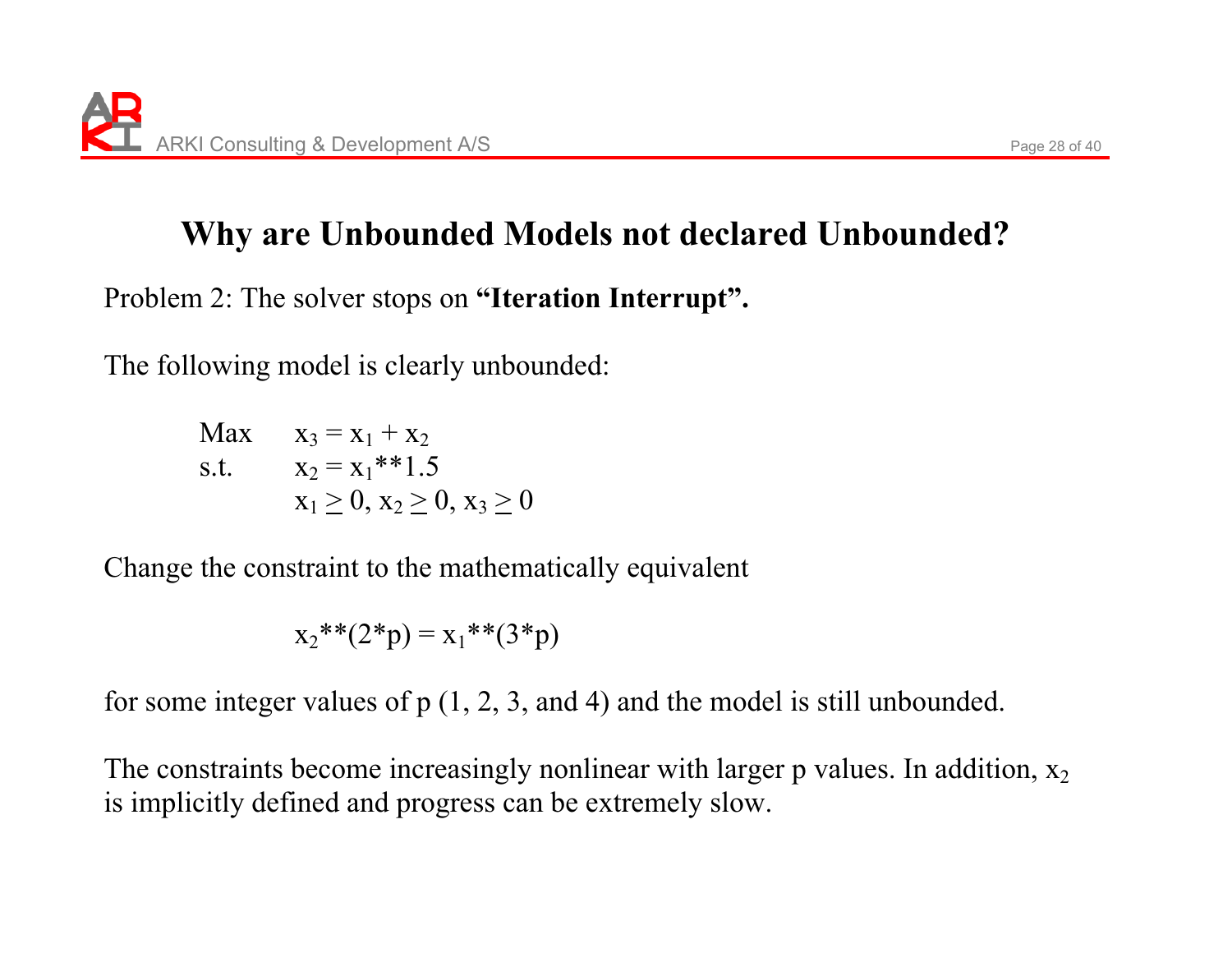Problem 3: The solver stops and declares the final solution **"Locally Infeasible"**.

This can be caused by very large intermediate values in the calculation of the constraints combined with small absolute tolerances. The previous example shows this situation.

Aggressive scaling seems to be the only solution to these problems.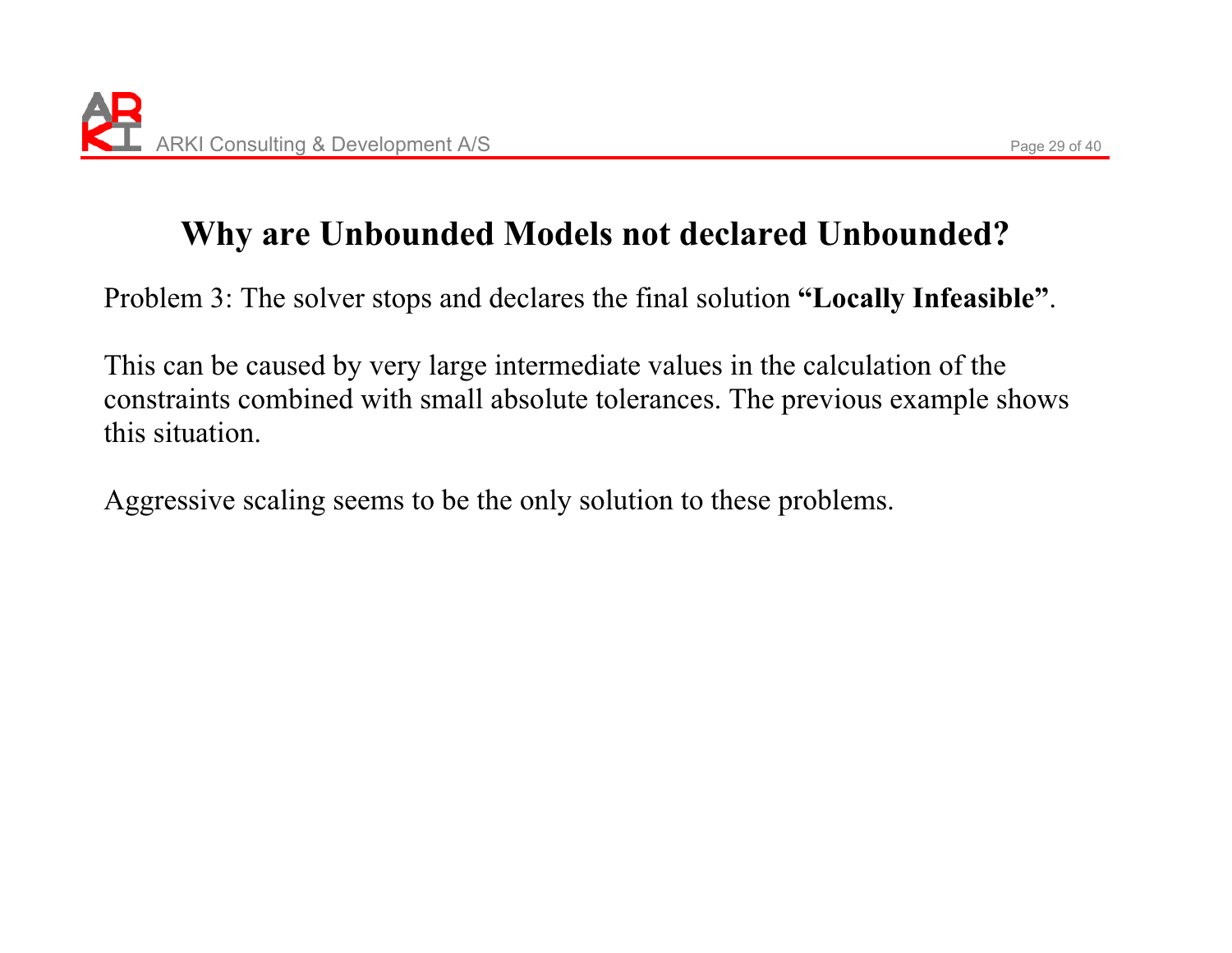Problem 4: The solver stops with **"Cannot Proceed"** or **"Terminated by Solver".** 

Example 1: Max  $X_4$ s.t.  $x_4 = x_3 - 0.99^*x_1 - 0.01^*x_2$ **x**  $x_3 = 1.01 * (0.5 * x_1 * * Rho+0.5 * x_2 * * Rho) * *(1/Rho)$ 

The model represents a production function with efficiency  $> 1$ , unbounded inputs available at fixed prices, and unbounded demand at a fixed price.

For Rho = 5 CONOPT3 stops with  $(x_1,x_2,x_3,x_4) = (1.0, 1.1e13, 9.4e12, 9.3e12)$  and the message is **"Slow Progress".**

The problem is hidden in a message saying "**671 cases of x\*\*c overflow**". A small increase in  $x_2$  results in a function evaluation error return code from  $GAMS'$ evaluator instead of the numerical value of the nonlinear function. CONOPT3 cannot improve the objective even though gradients suggest that better solutions exist. But x is still far from 'Infinity'.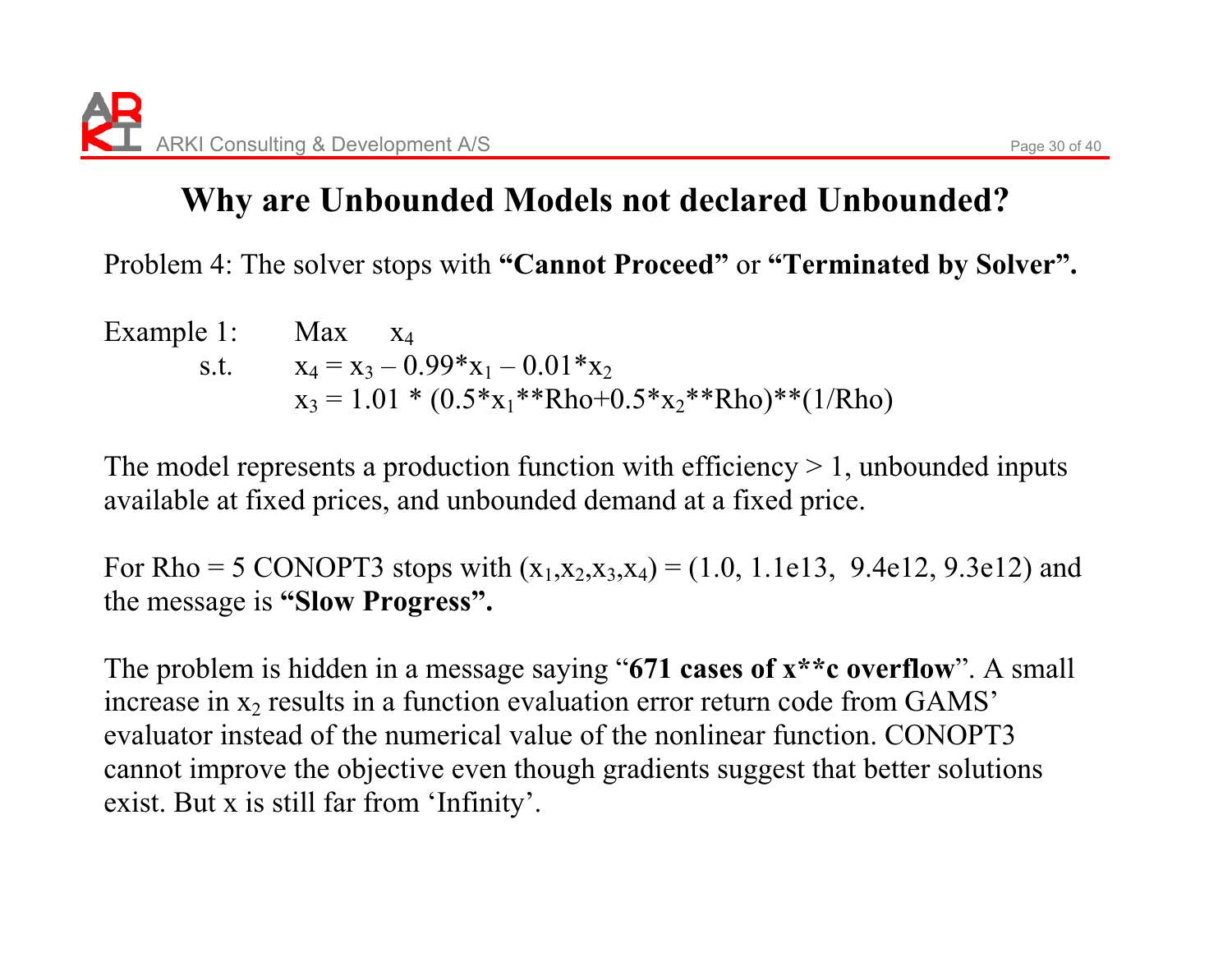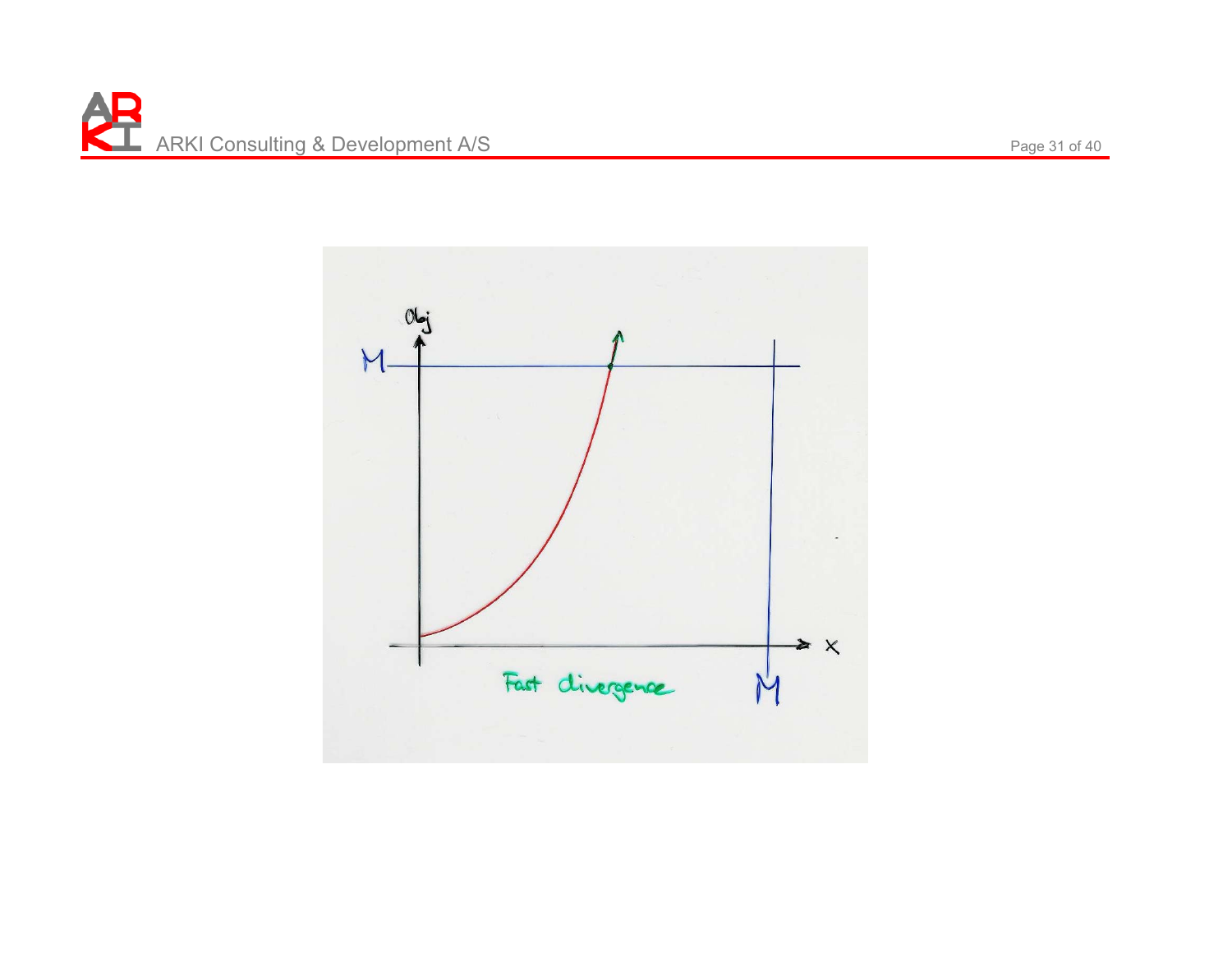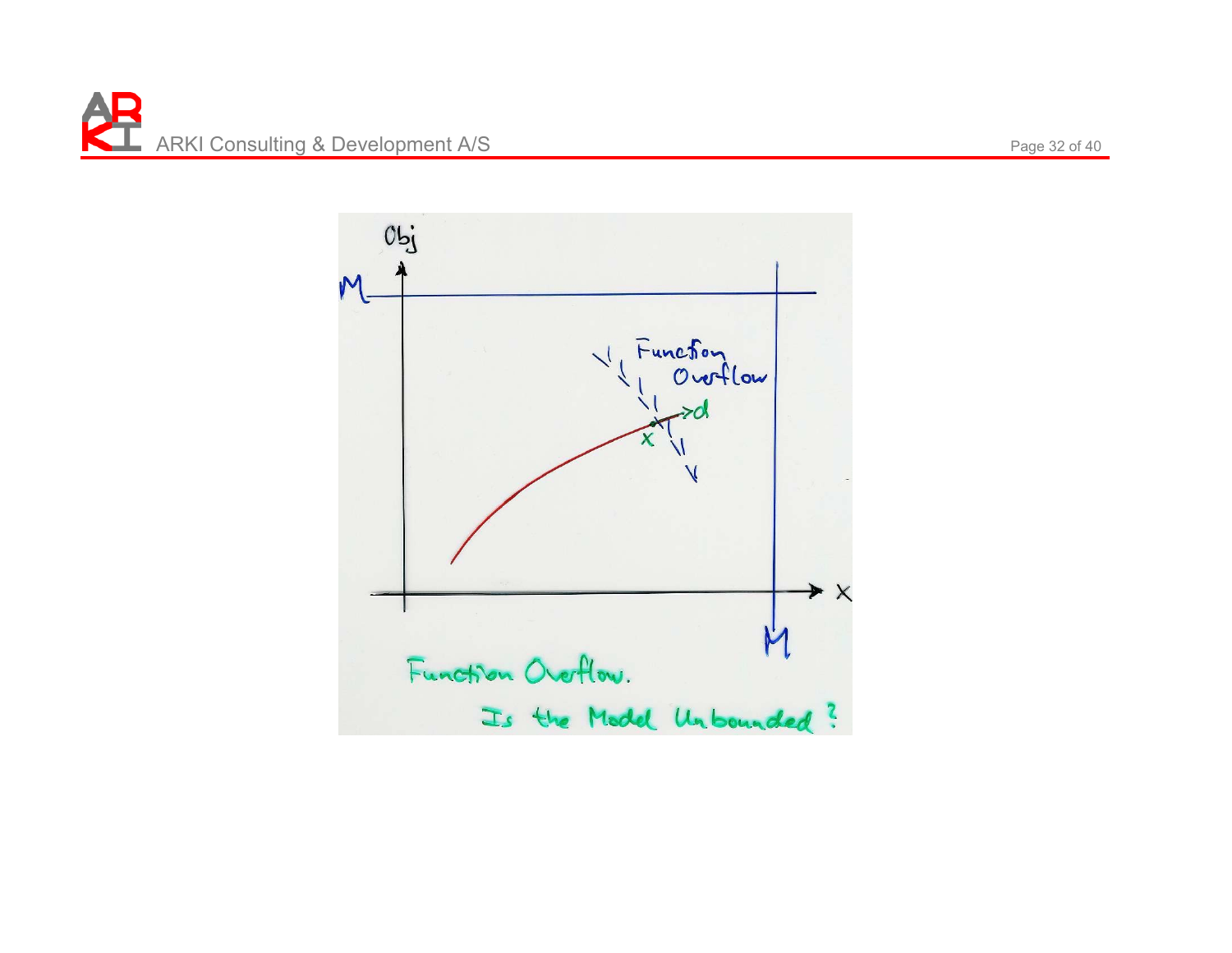Problem 4: The solver stops with **"Cannot Proceed"** or **"Terminated by Solver".** 

Example 2:  $max$  $X<sub>2</sub>$ s.t.  $x_2 = -\log(x_1)$ 

CONOPT3 terminates with the feasible solution  $(x_1,x_2)=(7.3e-32, 71.688)$ .

In this point there is a derivative of 1.4e31 which is above an absolute internal limit included to prevent numerical problems. CONOPT3 returns **"Terminated by Solver".**

Mathematically the model is unbounded, but  $x_2$  can not exceed 1000 if we use ordinary floating point arithmetic. **So is the model really unbounded?**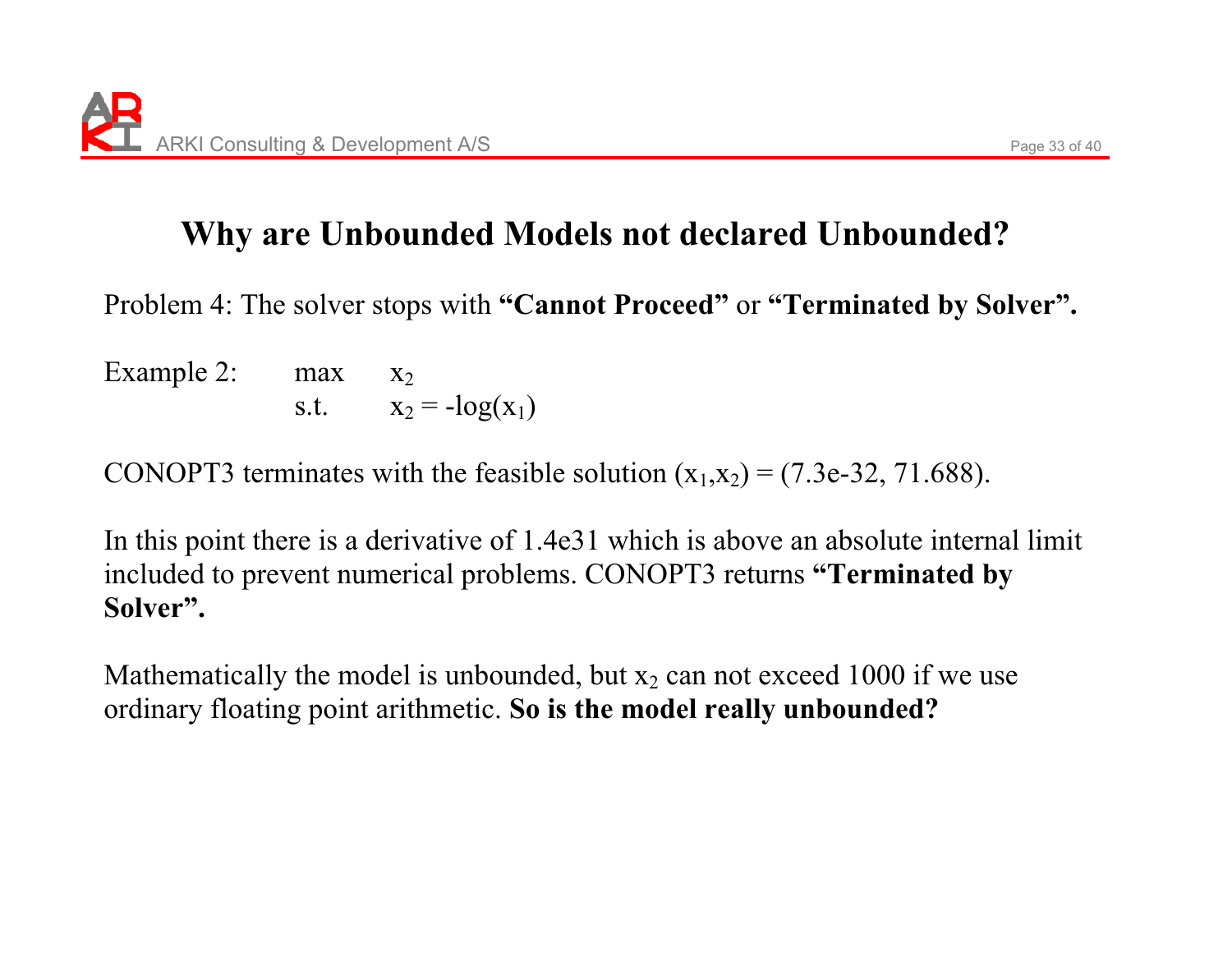Problem 5: The solver stops on **"Function Evaluation Error Limit"** or something similar.

 $max$  $\mathbf{A}$ 2 s.t.  $x_2 = x_1**(-0.5)$  $x_1 \geq 0$ 

The current distribution of CONOPT3 finds the intermediate feasible point  $(x_1,x_2)$  $= (8.7e-19,1.07e+9).$ 

Since  $x_1$  is very close to the lower bound it is set to zero. When CONOPT3 tries to compute the derivative, it is not defined and it stops. The solution that is returned is not even feasible.

This is of course a bug that is being fixed, but it may not be an unusual one.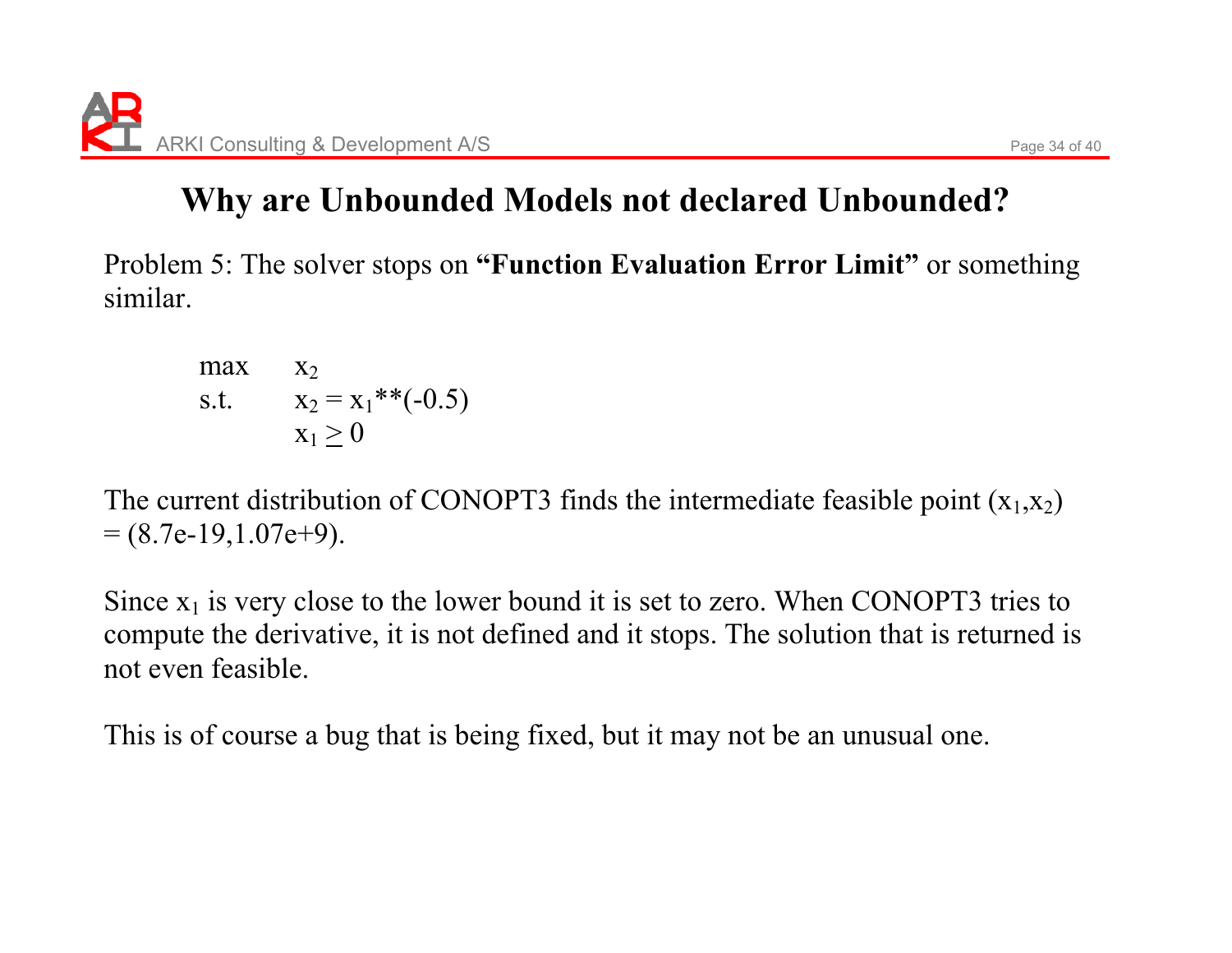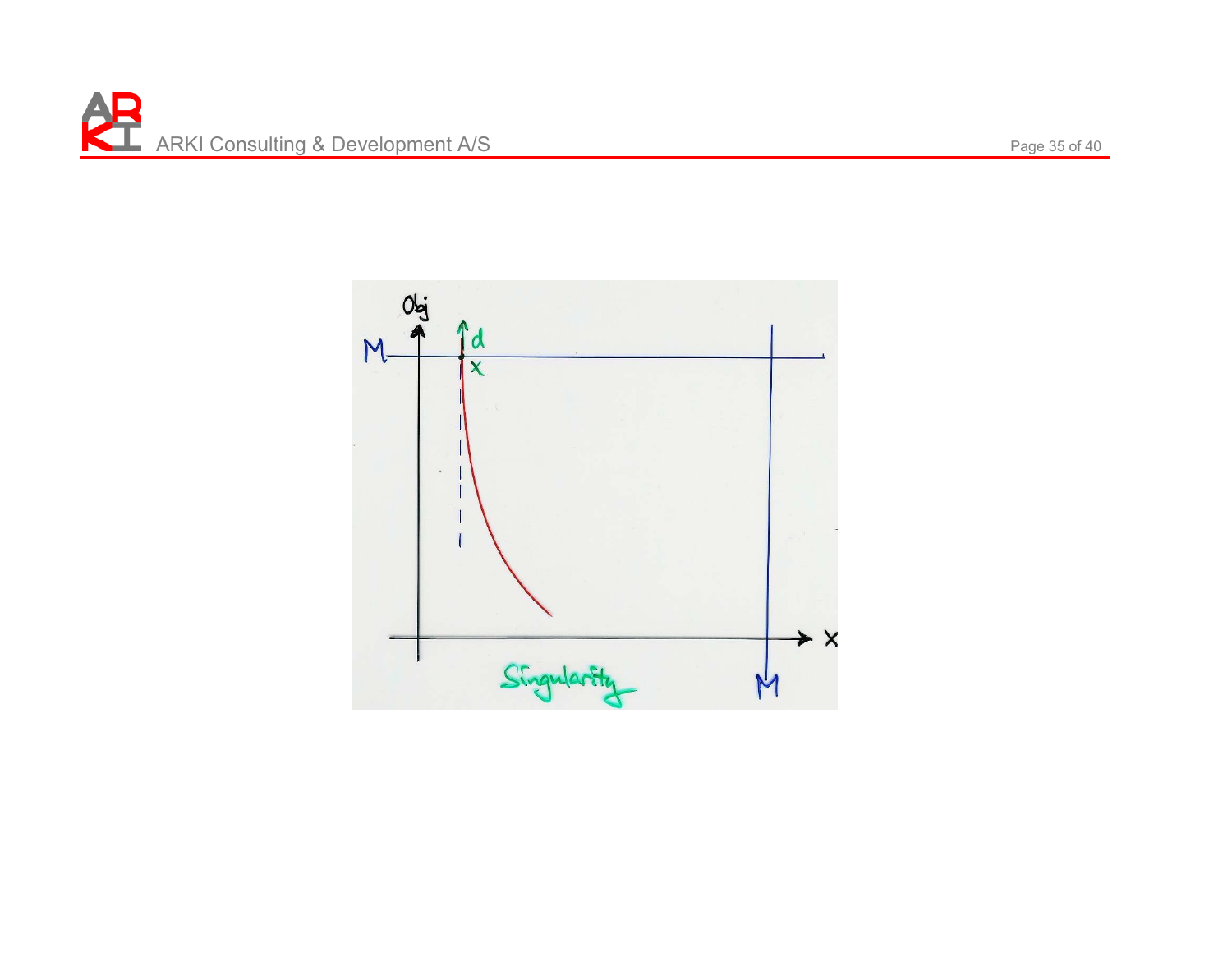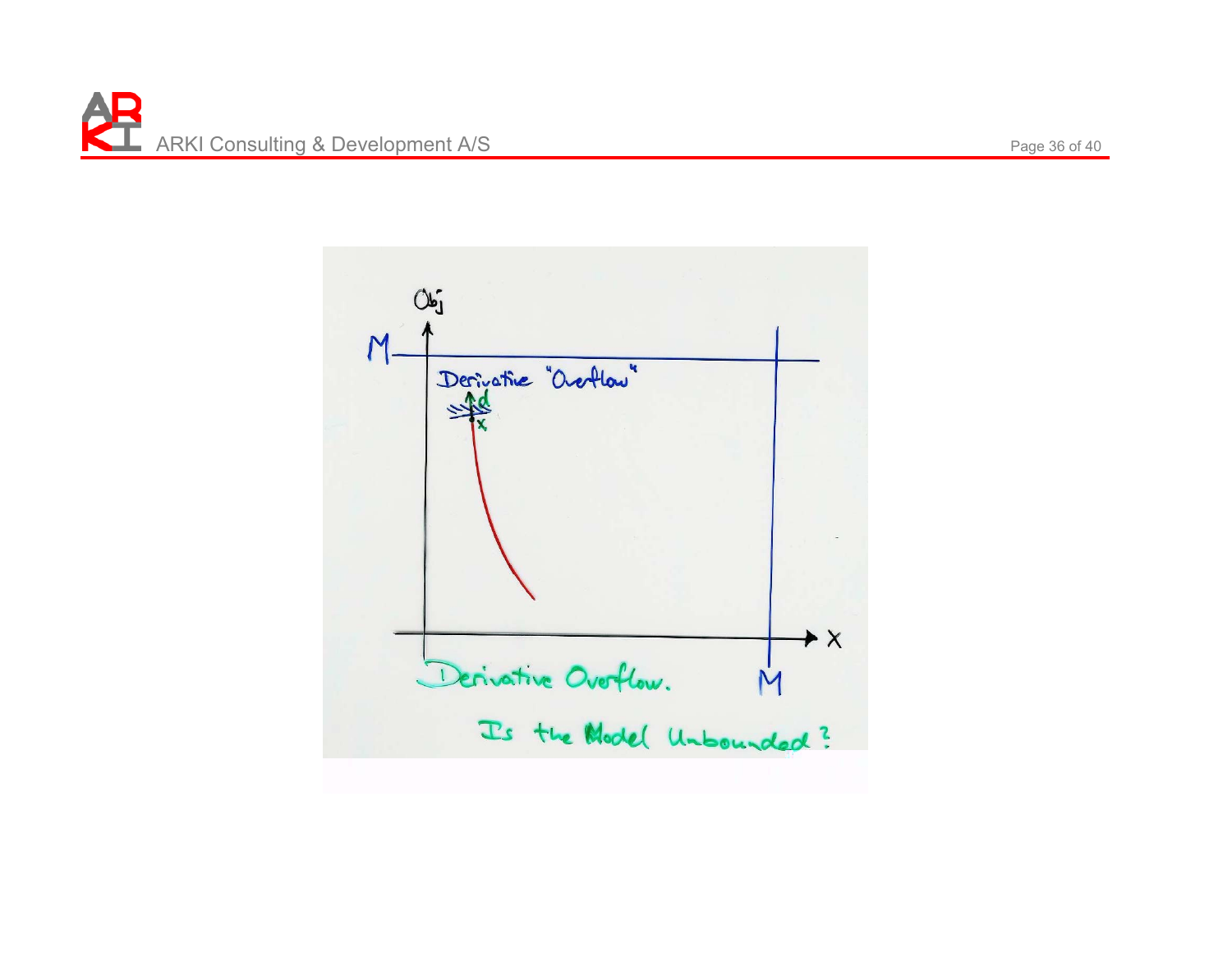### **Results with an Updated CONOPT3**

Based on **"Stress Tests"** using simple clearly unbounded models similar to the ones shown above we have made a number of changes in CONOPT3, mainly:

- Many Bugs have been identified and removed
- More aggressive scaling
- Adjustment of Filtering for small values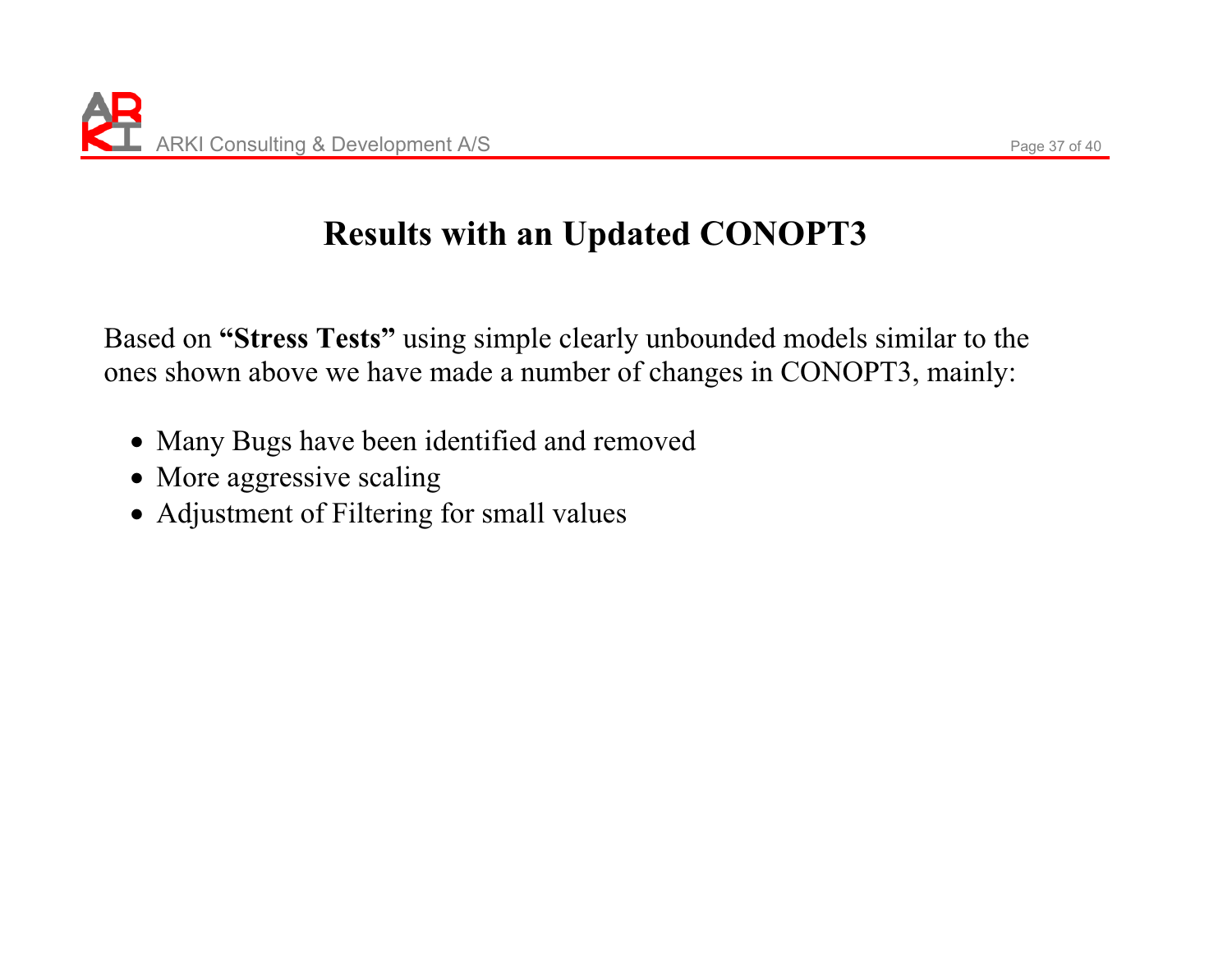#### The classification of the 38 solves has changed from:

|                   | <b>Normal</b> | <b>Resource</b> | <b>Function</b> | Cannot         | <b>Error</b> |
|-------------------|---------------|-----------------|-----------------|----------------|--------------|
|                   |               | Interrupt       | <b>Errors</b>   | <b>Proceed</b> |              |
| Optimal           |               |                 |                 |                |              |
| <b>Infeasible</b> |               |                 |                 |                |              |
| <b>Unbounded</b>  | L3            |                 |                 |                |              |
| Intermediate      |               |                 |                 |                |              |
| <b>Error</b>      |               |                 |                 |                |              |

to

|                   | <b>Normal</b> | <b>Resource</b> | <b>Function</b> | Cannot         | Error |
|-------------------|---------------|-----------------|-----------------|----------------|-------|
|                   |               | Interrupt       | <b>Errors</b>   | <b>Proceed</b> |       |
| Optimal           |               |                 |                 |                |       |
| <b>Infeasible</b> |               |                 |                 |                |       |
| <b>Unbounded</b>  | 25            |                 |                 |                |       |
| Intermediate      |               | u               |                 | 10             |       |
| Error             |               |                 |                 |                |       |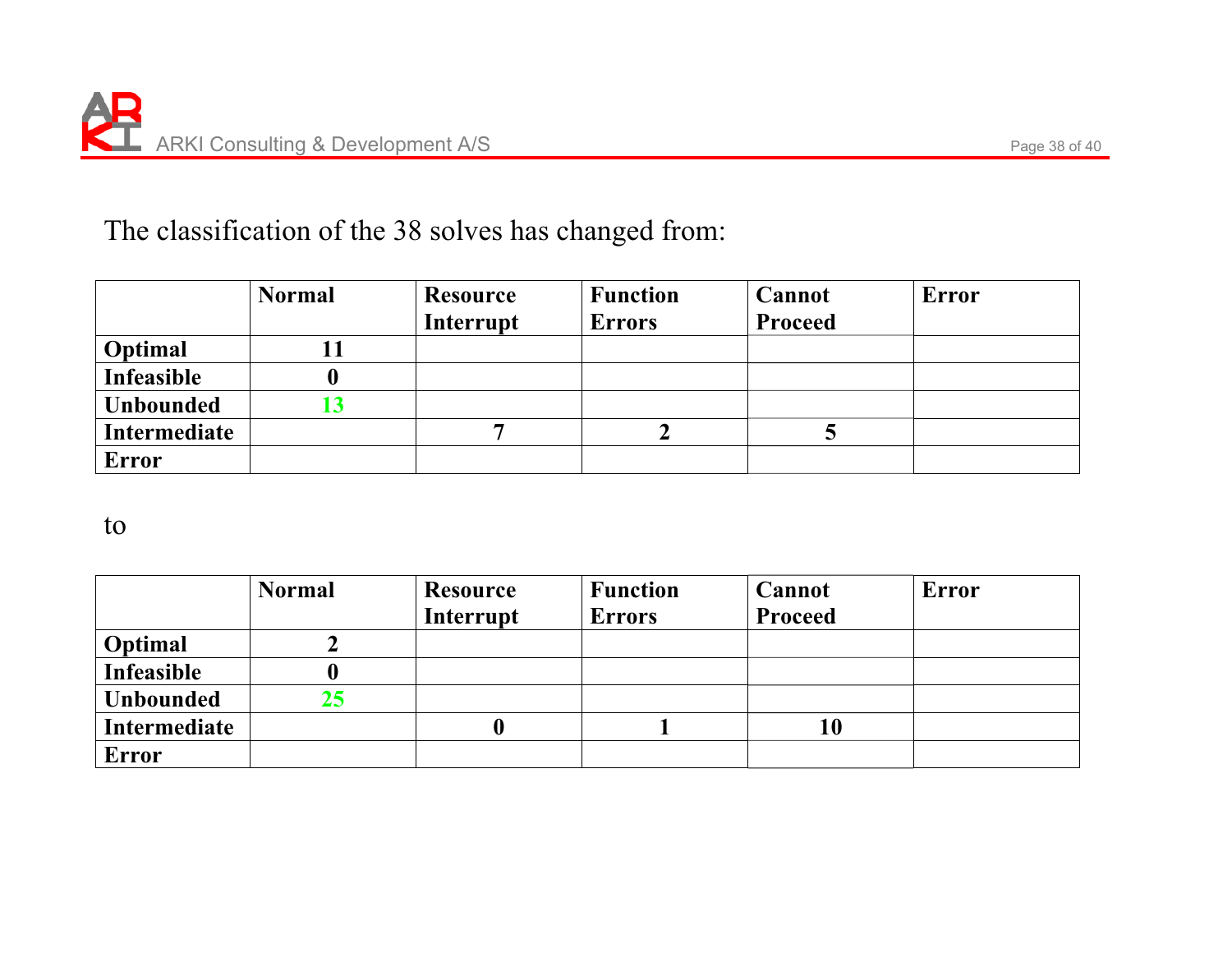### **Summary and Conclusion**

- Mainly due to the use of modeling systems like GAMS we have had a tremendous development in NLP over the last 20 years.
- Practical use of NLP has become common.
- NLP solvers have become much more reliable and much faster.
- The usual cases are well covered and we should now be ready to look at other termination states than "**Optimal**" and define what we mean and how and when solutions can be used.
- x"**Unbounded Solution**" is an overlooked area in NLP and the current state is **BAD**.